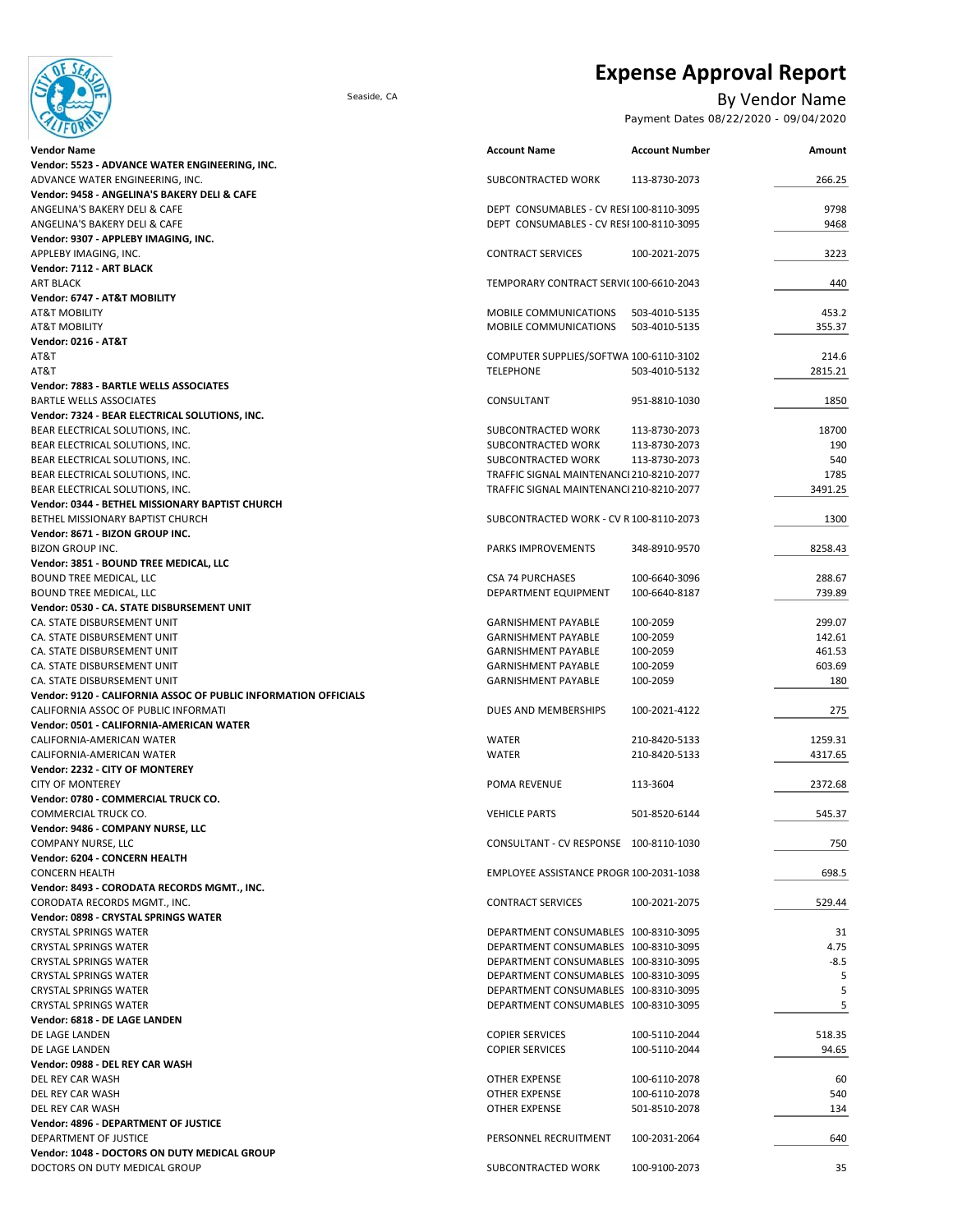| DOCTORS ON DUTY MEDICAL GROUP                            | SUBCONTRACTED WORK                       | 100-9100-2073 | 35       |
|----------------------------------------------------------|------------------------------------------|---------------|----------|
| DOCTORS ON DUTY MEDICAL GROUP                            | SUBCONTRACTED WORK                       | 100-9100-2073 | 35       |
| DOCTORS ON DUTY MEDICAL GROUP                            | SUBCONTRACTED WORK                       | 100-9100-2073 | 35       |
| DOCTORS ON DUTY MEDICAL GROUP                            | SUBCONTRACTED WORK                       | 100-9100-2073 | 35       |
| DOCTORS ON DUTY MEDICAL GROUP                            | SUBCONTRACTED WORK                       | 100-9100-2073 | 35       |
| DOCTORS ON DUTY MEDICAL GROUP                            | SUBCONTRACTED WORK                       | 100-9100-2073 | 35       |
| DOCTORS ON DUTY MEDICAL GROUP                            | SUBCONTRACTED WORK                       | 100-9100-2073 | 35       |
| DOCTORS ON DUTY MEDICAL GROUP                            | SUBCONTRACTED WORK                       | 100-9100-2073 | 35       |
| DOCTORS ON DUTY MEDICAL GROUP                            | SUBCONTRACTED WORK                       | 100-9100-2073 | 35       |
| DOCTORS ON DUTY MEDICAL GROUP                            | SUBCONTRACTED WORK                       | 100-9100-2073 | 35       |
|                                                          |                                          |               |          |
| Vendor: 4892 - EDGES ELECTRICAL GROUP                    |                                          |               |          |
| <b>EDGES ELECTRICAL GROUP</b>                            | DEPARTMENT CONSUMABLES 113-8730-3095     |               | 70.32    |
| <b>EDGES ELECTRICAL GROUP</b>                            | DEPARTMENT CONSUMABLES 113-8730-3095     |               | 144.08   |
| <b>EDGES ELECTRICAL GROUP</b>                            | DEPARTMENT CONSUMABLES 113-8730-3095     |               | $-18.5$  |
| <b>EDGES ELECTRICAL GROUP</b>                            | DEPARTMENT CONSUMABLES 113-8730-3095     |               | 671.2    |
| <b>EDGES ELECTRICAL GROUP</b>                            | TOOLS & EQUIP - NOT BILLED 113-8730-3107 |               | 32.84    |
| Vendor: 8622 - EDWARDS TRUCK CENTER, INC.                |                                          |               |          |
| EDWARDS TRUCK CENTER, INC.                               | <b>OUTSIDE REPAIRS</b>                   | 501-8520-6148 | 738.07   |
| Vendor: 6415 - ENFLOW INFORMATION SYSTEMS                |                                          |               |          |
| <b>ENFLOW INFORMATION SYSTEMS</b>                        | COMPUTER SUPPLIES/SOFTWA 503-4010-3102   |               | 293.75   |
| Vendor: 1152 - ENTENMANN-ROVIN COMPANY                   |                                          |               |          |
| ENTENMANN-ROVIN COMPANY                                  | <b>OTHER EXPENSE</b>                     | 100-6110-2078 | 62.4     |
| <b>Vendor: 1176 - EWING IRRIGATION PRODUCTS</b>          |                                          |               |          |
| <b>EWING IRRIGATION PRODUCTS</b>                         | DEPARTMENT CONSUMABLES 100-8440-3095     |               | 649.52   |
| <b>EWING IRRIGATION PRODUCTS</b>                         | DEPARTMENT CONSUMABLES 100-8440-3095     |               | 67.82    |
| Vendor: 5969 - FASTENAL COMPANY                          |                                          |               |          |
| <b>FASTENAL COMPANY</b>                                  | DEPARTMENT CONSUMABLES 100-8310-3095     |               | 103.07   |
| <b>FASTENAL COMPANY</b>                                  |                                          |               |          |
|                                                          | DEPARTMENT CONSUMABLES 210-8110-3095     |               | 5.07     |
| <b>FASTENAL COMPANY</b>                                  | DEPARTMENT CONSUMABLES 210-8110-3095     |               | 13.72    |
| Vendor: 1188 - FERGUSON ENTERPRISES INC #686             |                                          |               |          |
| <b>FERGUSON ENTERPRISES INC #686</b>                     | DEPT CONSUMABLES - CV RESF100-8110-3095  |               | 163.07   |
| FERGUSON ENTERPRISES INC #686                            | DEPT CONSUMABLES - CV RESF100-8110-3095  |               | 98.72    |
| <b>FERGUSON ENTERPRISES INC #686</b>                     | DEPT CONSUMABLES - CV RESF100-8110-3095  |               | 63.53    |
| Vendor: 9487 - FRANK ROMBI                               |                                          |               |          |
| <b>FRANK ROMBI</b>                                       | VARIANCE APPLI. FILING FEE               | 100-3657      | 500      |
| Vendor: 5198 - GOLDEN STATE PORTABLES                    |                                          |               |          |
| <b>GOLDEN STATE PORTABLES</b>                            | SUBCONTRACTED WORK                       | 100-8310-2073 | 553.63   |
| <b>GOLDEN STATE PORTABLES</b>                            | SUBCONTRACTED WORK                       | 100-8420-2073 | 130.36   |
| Vendor: 9469 - GOLDEN STATE TRUCK & TRAILER REPAIR, INC. |                                          |               |          |
| GOLDEN STATE TRUCK & TRAILER REPAIR, I                   | <b>OUTSIDE REPAIRS</b>                   | 501-8520-6148 | 11327.17 |
| Vendor: 1388 - GRAINGER                                  |                                          |               |          |
| <b>GRAINGER</b>                                          | DEPARTMENT CONSUMABLES 100-8310-3095     |               | 456.23   |
| <b>GRAINGER</b>                                          | DEPARTMENT CONSUMABLES 100-8310-3095     |               | 1071.26  |
|                                                          |                                          |               |          |
| <b>GRAINGER</b>                                          | DEPARTMENT CONSUMABLES 113-8730-3095     |               | 145.59   |
| <b>GRAINGER</b>                                          | DEPARTMENT CONSUMABLES 113-8730-3095     |               | 108.59   |
| <b>GRAINGER</b>                                          | DEPARTMENT CONSUMABLES 113-8730-3095     |               | 63.73    |
| <b>GRAINGER</b>                                          | DEPARTMENT CONSUMABLES 113-8730-3095     |               | 260.63   |
| <b>Vendor: 1391 - GRANITE CONSTRUCTION COMPANY</b>       |                                          |               |          |
| <b>GRANITE CONSTRUCTION COMPANY</b>                      | DEPARTMENT CONSUMABLES 210-8110-3095     |               | 493.61   |
| Vendor: 1392 - GRANITE ROCK COMPANY                      |                                          |               |          |
| <b>GRANITE ROCK COMPANY</b>                              | DEPT CONSUMABLES - CV RESF100-8110-3095  |               | 653.86   |
| Vendor: 7605 - GREEN RUBBER-KENNEDY AG                   |                                          |               |          |
| GREEN RUBBER-KENNEDY AG                                  | DEPT CONSUMABLES - CV RESF100-8110-3095  |               | 216.32   |
| Vendor: 7763 - GREENWASTE RECOVERY, INC.                 |                                          |               |          |
| GREENWASTE RECOVERY, INC.                                | SUBCONTRACTED WORK - CV R 100-8110-2073  |               | 607.99   |
| Vendor: 4222 - HARRIS & ASSOCIATES, INC.                 |                                          |               |          |
| HARRIS & ASSOCIATES, INC.                                | SB1 CAPITAL PROJECTS                     | 210-8210-9577 | 974.15   |
|                                                          | <b>SB1 CAPITAL PROJECTS</b>              | 210-8210-9577 |          |
| HARRIS & ASSOCIATES, INC.                                |                                          |               | 1461.83  |
| HARRIS & ASSOCIATES, INC.                                | CONSTRUCTION IN PROGRESS-F212-8920-9600  |               | 4647.1   |
| HARRIS & ASSOCIATES, INC.                                | CONSTRUCTION IN PROGRESS-F212-8920-9600  |               | 6590.67  |
| HARRIS & ASSOCIATES, INC.                                | LIFT STATION UPGRADES                    | 953-8820-9204 | 840      |
| HARRIS & ASSOCIATES, INC.                                | FREMONT BL SEWR MAIN UPGF953-8820-9207   |               | 105      |
| HARRIS & ASSOCIATES, INC.                                | DEL MONTE SWR MAIN REPLAC953-8820-9214   |               | 27485.32 |
| HARRIS & ASSOCIATES, INC.                                | SEWER LINE REPLACEMENTS 953-8820-9218    |               | 27929.28 |
| Vendor: 5989 - HdL COREN & CONE                          |                                          |               |          |
| <b>HdL COREN &amp; CONE</b>                              | CONSULTANT                               | 100-5110-1030 | 3200     |
| Vendor: 1561 - HOME DEPOT CREDIT SERVICES                |                                          |               |          |
| HOME DEPOT CREDIT SERVICES                               | DEPT CONSUMABLES - CV RESF100-8110-3095  |               | 109.12   |
| HOME DEPOT CREDIT SERVICES                               | DEPT CONSUMABLES - CV RESF100-8110-3095  |               | 489.66   |
| HOME DEPOT CREDIT SERVICES                               | DEPT CONSUMABLES - CV RESF100-8110-3095  |               | 54.6     |
|                                                          |                                          |               |          |
| HOME DEPOT CREDIT SERVICES                               | DEPT CONSUMABLES - CV RESF100-8110-3095  |               | 28.07    |
| HOME DEPOT CREDIT SERVICES                               | DEPT CONSUMABLES - CV RESF100-8110-3095  |               | 127.11   |
| HOME DEPOT CREDIT SERVICES                               | DEPARTMENT CONSUMABLES 100-8310-3095     |               | 326.66   |
| HOME DEPOT CREDIT SERVICES                               | DEPARTMENT CONSUMABLES 100-8310-3095     |               | 138.63   |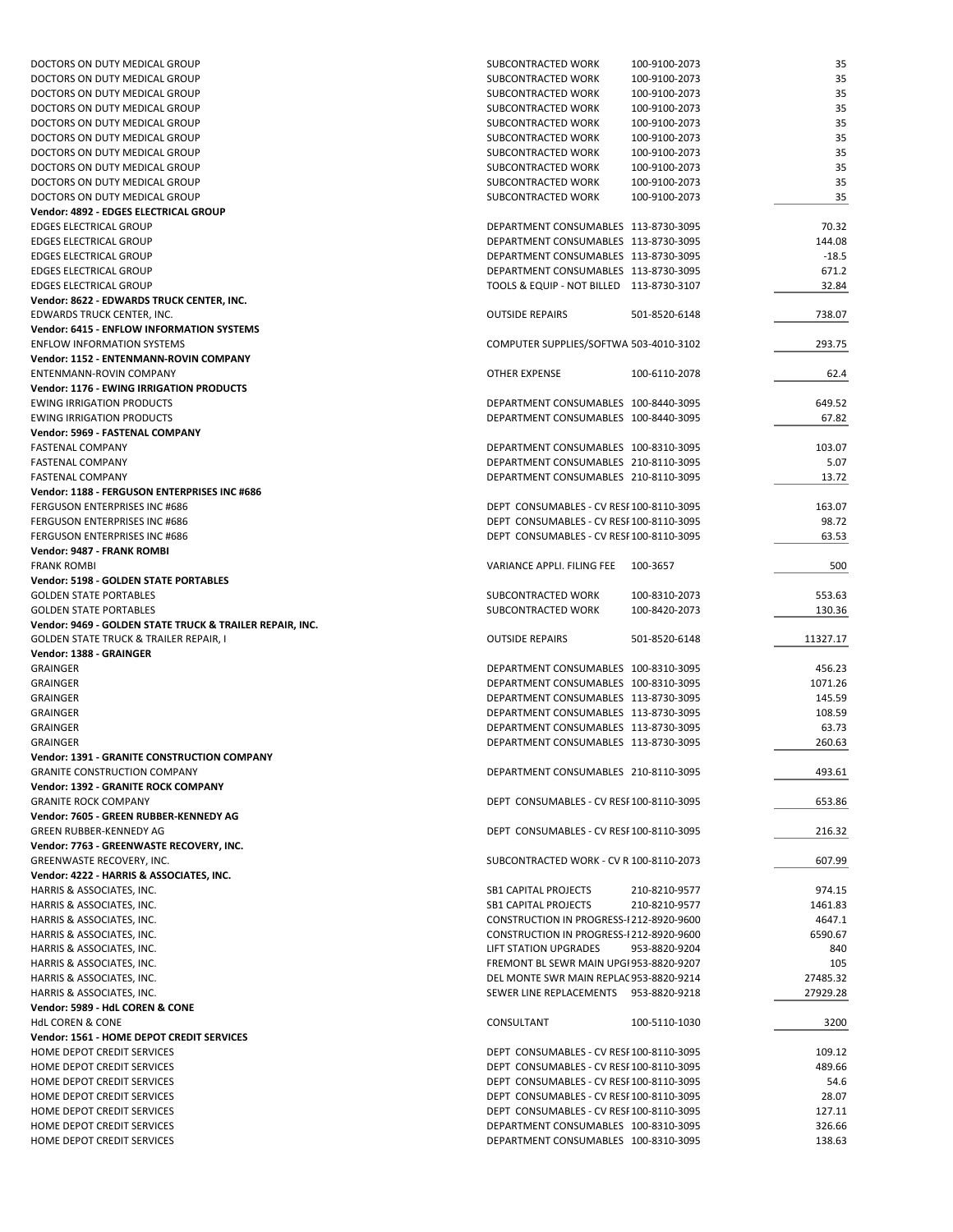| HOME DEPOT CREDIT SERVICES               | DEPARTMENT CONSUMABLES 100-8310-3095 |               | 20.19     |
|------------------------------------------|--------------------------------------|---------------|-----------|
| HOME DEPOT CREDIT SERVICES               | DEPARTMENT CONSUMABLES 100-8310-3095 |               |           |
|                                          |                                      |               | $-140.93$ |
| HOME DEPOT CREDIT SERVICES               | DEPARTMENT CONSUMABLES 100-8310-3095 |               | 31.68     |
| HOME DEPOT CREDIT SERVICES               | DEPARTMENT CONSUMABLES 100-8310-3095 |               | 43.57     |
| HOME DEPOT CREDIT SERVICES               | DEPARTMENT CONSUMABLES 100-8310-3095 |               | 69.77     |
| HOME DEPOT CREDIT SERVICES               | DEPARTMENT CONSUMABLES 113-8730-3095 |               | 14.14     |
| HOME DEPOT CREDIT SERVICES               | DEPARTMENT CONSUMABLES 113-8730-3095 |               | 89.46     |
| HOME DEPOT CREDIT SERVICES               | DEPARTMENT CONSUMABLES 113-8730-3095 |               | 4.09      |
| HOME DEPOT CREDIT SERVICES               | DEPARTMENT CONSUMABLES 113-8730-3095 |               | 29.87     |
|                                          |                                      |               |           |
| HOME DEPOT CREDIT SERVICES               | DEPARTMENT CONSUMABLES 113-8730-3095 |               | 55.13     |
| HOME DEPOT CREDIT SERVICES               | DEPARTMENT CONSUMABLES 113-8730-3095 |               | 158.87    |
| HOME DEPOT CREDIT SERVICES               | DEPARTMENT CONSUMABLES 113-8730-3095 |               | 92.69     |
| HOME DEPOT CREDIT SERVICES               | DEPARTMENT CONSUMABLES 113-8730-3095 |               | 20.69     |
| <b>HOME DEPOT CREDIT SERVICES</b>        | DEPARTMENT CONSUMABLES 113-8730-3095 |               | 50.78     |
| HOME DEPOT CREDIT SERVICES               | DEPARTMENT CONSUMABLES 113-8730-3095 |               | 49.11     |
| HOME DEPOT CREDIT SERVICES               | DEPARTMENT CONSUMABLES 113-8730-3095 |               | 50.57     |
| HOME DEPOT CREDIT SERVICES               | DEPARTMENT CONSUMABLES 113-8730-3095 |               | 18.54     |
|                                          |                                      |               |           |
| HOME DEPOT CREDIT SERVICES               | DEPARTMENT CONSUMABLES 113-8730-3095 |               | 40.01     |
| HOME DEPOT CREDIT SERVICES               | DEPARTMENT CONSUMABLES 113-8730-3095 |               | 18.55     |
| HOME DEPOT CREDIT SERVICES               | DEPARTMENT CONSUMABLES 113-8730-3095 |               | 140.93    |
| HOME DEPOT CREDIT SERVICES               | DEPARTMENT CONSUMABLES 113-8730-3095 |               | 67.98     |
| HOME DEPOT CREDIT SERVICES               | DEPARTMENT CONSUMABLES 113-8730-3095 |               | 75.49     |
| HOME DEPOT CREDIT SERVICES               | DEPARTMENT CONSUMABLES 113-8730-3095 |               | 32.64     |
| HOME DEPOT CREDIT SERVICES               | DEPARTMENT CONSUMABLES 113-8730-3095 |               | 130.01    |
|                                          | DEPARTMENT CONSUMABLES 113-8730-3095 |               | 230.52    |
| HOME DEPOT CREDIT SERVICES               |                                      |               |           |
| HOME DEPOT CREDIT SERVICES               | DEPARTMENT CONSUMABLES 113-8730-3095 |               | 114.9     |
| HOME DEPOT CREDIT SERVICES               | DEPARTMENT CONSUMABLES 113-8730-3095 |               | 44.69     |
| HOME DEPOT CREDIT SERVICES               | DEPARTMENT CONSUMABLES 113-8730-3095 |               | 70.75     |
| HOME DEPOT CREDIT SERVICES               | DEPARTMENT CONSUMABLES 210-8110-3095 |               | 33.81     |
| HOME DEPOT CREDIT SERVICES               | DEPARTMENT CONSUMABLES 210-8110-3095 |               | 10.44     |
| HOME DEPOT CREDIT SERVICES               | DEPARTMENT CONSUMABLES 210-8110-3095 |               | 52.3      |
| HOME DEPOT CREDIT SERVICES               | <b>CONSUMABLES</b>                   | 271-8110-3095 | 173.71    |
|                                          |                                      |               |           |
| HOME DEPOT CREDIT SERVICES               | DEPARTMENT CONSUMABLES 401-8620-3095 |               | 19.3      |
| HOME DEPOT CREDIT SERVICES               | DEPARTMENT CONSUMABLES 951-8820-3095 |               | 65.43     |
| Vendor: 4920 - ICMA RETIREMENT TRUST-457 |                                      |               |           |
| ICMA RETIREMENT TRUST-457                | DEFERRED COMP PAYABLE                | 100-2060      | 757.95    |
| ICMA RETIREMENT TRUST-457                | DEFERRED COMP PAYABLE                | 100-2060      | 343.74    |
| ICMA RETIREMENT TRUST-457                | DEFERRED COMP PAYABLE                | 100-2060      | 585.65    |
| ICMA RETIREMENT TRUST-457                | DEFERRED COMP PAYABLE                | 100-2060      | 198.9     |
| ICMA RETIREMENT TRUST-457                | DEFERRED COMP PAYABLE                | 100-2060      | 591.63    |
|                                          |                                      |               |           |
|                                          |                                      |               |           |
| ICMA RETIREMENT TRUST-457                | DEFERRED COMP PAYABLE                | 100-2060      | 661.74    |
| ICMA RETIREMENT TRUST-457                | DEFERRED COMP PAYABLE                | 100-2060      | 959.26    |
| ICMA RETIREMENT TRUST-457                | DEFERRED COMP PAYABLE                | 100-2060      | 13829.61  |
| ICMA RETIREMENT TRUST-457                | DEFERRED COMP PAYABLE                | 100-2060      | 6609.12   |
| ICMA RETIREMENT TRUST-457                | DEFERRED COMP PAYABLE                | 100-2060      | 109.36    |
| ICMA RETIREMENT TRUST-457                | DEFERRED COMP PAYABLE                | 100-2060      | 5357.24   |
|                                          |                                      |               |           |
| ICMA RETIREMENT TRUST-457                | DEFERRED COMP PAYABLE                | 100-2060      | 342.35    |
| ICMA RETIREMENT TRUST-457                | DEFERRED COMP PAYABLE                | 103-2060      | 30.3      |
| ICMA RETIREMENT TRUST-457                | DEFERRED COMP PAYABLE                | 103-2060      | 1.57      |
| ICMA RETIREMENT TRUST-457                | DEFERRED COMP PAYABLE                | 103-2060      | 13.49     |
| ICMA RETIREMENT TRUST-457                | DEFERRED COMP PAYABLE                | 103-2060      | 26.32     |
| ICMA RETIREMENT TRUST-457                | DEFERRED COMP PAYABLE                | 113-2060      | 120.78    |
| ICMA RETIREMENT TRUST-457                | DEFERRED COMP PAYABLE                | 113-2060      | 35.23     |
| ICMA RETIREMENT TRUST-457                | DEFERRED COMP PAYABLE                | 113-2060      | 109.66    |
|                                          |                                      |               |           |
| ICMA RETIREMENT TRUST-457                | DEFERRED COMP PAYABLE                | 210-2060      | 436.35    |
| ICMA RETIREMENT TRUST-457                | DEFERRED COMP PAYABLE                | 210-2060      | 9.98      |
| ICMA RETIREMENT TRUST-457                | DEFERRED COMP PAYABLE                | 210-2060      | 132       |
| ICMA RETIREMENT TRUST-457                | DEFERRED COMP PAYABLE                | 210-2060      | 70.46     |
| ICMA RETIREMENT TRUST-457                | DEFERRED COMP PAYABLE                | 271-2060      | 239.76    |
| ICMA RETIREMENT TRUST-457                | DEFERRED COMP PAYABLE                | 271-2060      | 38.89     |
| ICMA RETIREMENT TRUST-457                | DEFERRED COMP PAYABLE                |               | 127.79    |
|                                          |                                      | 271-2060      |           |
| ICMA RETIREMENT TRUST-457                | DEFERRED COMP PAYABLE                | 271-2060      | 35.23     |
| ICMA RETIREMENT TRUST-457                | DEFERRED COMP PAYABLE                | 271-2060      | 114       |
| ICMA RETIREMENT TRUST-457                | DEFERRED COMP PAYABLE                | 401-2060      | 2.26      |
| ICMA RETIREMENT TRUST-457                | DEFERRED COMP PAYABLE                | 401-2060      | 36.48     |
| ICMA RETIREMENT TRUST-457                | DEFERRED COMP PAYABLE                | 401-2060      | 17.61     |
| ICMA RETIREMENT TRUST-457                | DEFERRED COMP PAYABLE                | 401-2060      | 308.66    |
| ICMA RETIREMENT TRUST-457                | DEFERRED COMP PAYABLE                | 501-2060      | 35.23     |
|                                          |                                      |               |           |
| ICMA RETIREMENT TRUST-457                | DEFERRED COMP PAYABLE                | 501-2060      | 66        |
| ICMA RETIREMENT TRUST-457                | DEFERRED COMP PAYABLE                | 501-2060      | 213.85    |
| ICMA RETIREMENT TRUST-457                | DEFERRED COMP PAYABLE                | 503-2060      | 787.07    |
| ICMA RETIREMENT TRUST-457                | DEFERRED COMP PAYABLE                | 503-2060      | 775       |
| ICMA RETIREMENT TRUST-457                | DEFERRED COMP PAYABLE                | 951-2060      | 35.21     |

| DEPARTMENT CONSUMABLES               | 100-8310-3095 | 20.19    |
|--------------------------------------|---------------|----------|
| DEPARTMENT CONSUMABLES               | 100-8310-3095 | -140.93  |
| DEPARTMENT CONSUMABLES               | 100-8310-3095 |          |
|                                      |               | 31.68    |
| DEPARTMENT CONSUMABLES               | 100-8310-3095 | 43.57    |
| DEPARTMENT CONSUMABLES               | 100-8310-3095 | 69.77    |
| <b>DEPARTMENT CONSUMABLES</b>        | 113-8730-3095 | 14.14    |
|                                      |               |          |
| DEPARTMENT CONSUMABLES               | 113-8730-3095 | 89.46    |
| DEPARTMENT CONSUMABLES               | 113-8730-3095 | 4.09     |
| DEPARTMENT CONSUMABLES               | 113-8730-3095 | 29.87    |
|                                      |               |          |
| DEPARTMENT CONSUMABLES               | 113-8730-3095 | 55.13    |
| DEPARTMENT CONSUMABLES               | 113-8730-3095 | 158.87   |
| DEPARTMENT CONSUMABLES               | 113-8730-3095 | 92.69    |
| DEPARTMENT CONSUMABLES               | 113-8730-3095 | 20.69    |
|                                      |               |          |
| DEPARTMENT CONSUMABLES               | 113-8730-3095 | 50.78    |
| DEPARTMENT CONSUMABLES               | 113-8730-3095 | 49.11    |
| DEPARTMENT CONSUMABLES               | 113-8730-3095 | 50.57    |
|                                      |               |          |
| DEPARTMENT CONSUMABLES               | 113-8730-3095 | 18.54    |
| DEPARTMENT CONSUMABLES               | 113-8730-3095 | 40.01    |
| DEPARTMENT CONSUMABLES               | 113-8730-3095 | 18.55    |
| DEPARTMENT CONSUMABLES               | 113-8730-3095 | 140.93   |
|                                      |               |          |
| DEPARTMENT CONSUMABLES               | 113-8730-3095 | 67.98    |
| DEPARTMENT CONSUMABLES               | 113-8730-3095 | 75.49    |
| DEPARTMENT CONSUMABLES               | 113-8730-3095 | 32.64    |
|                                      | 113-8730-3095 |          |
| DEPARTMENT CONSUMABLES               |               | 130.01   |
| DEPARTMENT CONSUMABLES               | 113-8730-3095 | 230.52   |
| DEPARTMENT CONSUMABLES               | 113-8730-3095 | 114.9    |
| DEPARTMENT CONSUMABLES               | 113-8730-3095 | 44.69    |
|                                      |               |          |
| <b>DEPARTMENT CONSUMABLES</b>        | 113-8730-3095 | 70.75    |
| DEPARTMENT CONSUMABLES               | 210-8110-3095 | 33.81    |
| DEPARTMENT CONSUMABLES               | 210-8110-3095 | 10.44    |
|                                      |               |          |
| DEPARTMENT CONSUMABLES               | 210-8110-3095 | 52.3     |
| CONSUMABLES                          | 271-8110-3095 | 173.71   |
| DEPARTMENT CONSUMABLES 401-8620-3095 |               | 19.3     |
| DEPARTMENT CONSUMABLES               | 951-8820-3095 |          |
|                                      |               | 65.43    |
|                                      |               |          |
| DEFERRED COMP PAYABLE                | 100-2060      | 757.95   |
| DEFERRED COMP PAYABLE                | 100-2060      | 343.74   |
|                                      |               |          |
| DEFERRED COMP PAYABLE                | 100-2060      | 585.65   |
| DEFERRED COMP PAYABLE                | 100-2060      | 198.9    |
| DEFERRED COMP PAYABLE                | 100-2060      | 591.63   |
| DEFERRED COMP PAYABLE                | 100-2060      | 661.74   |
|                                      |               |          |
| DEFERRED COMP PAYABLE                | 100-2060      | 959.26   |
| DEFERRED COMP PAYABLE                | 100-2060      | 13829.61 |
| DEFERRED COMP PAYABLE                | 100-2060      | 6609.12  |
| DEFERRED COMP PAYABLE                |               |          |
|                                      | 100-2060      | 109.36   |
| DEFERRED COMP PAYABLE                | 100-2060      | 5357.24  |
| DEFERRED COMP PAYABLE                | 100-2060      | 342.35   |
| DEFERRED COMP PAYABLE                | 103-2060      | 30.3     |
|                                      |               |          |
| DEFERRED COMP PAYABLE                | 103-2060      | 1.57     |
| DEFERRED COMP PAYABLE                | 103-2060      | 13.49    |
| DEFERRED COMP PAYABLE                | 103-2060      | 26.32    |
| DEFERRED COMP PAYABLE                | 113-2060      | 120.78   |
|                                      |               |          |
| DEFERRED COMP PAYABLE                |               |          |
| DEFERRED COMP PAYABLE                | 113-2060      | 35.23    |
|                                      | 113-2060      | 109.66   |
|                                      |               |          |
| DEFERRED COMP PAYABLE                | 210-2060      | 436.35   |
| DEFERRED COMP PAYABLE                | 210-2060      | 9.98     |
| DEFERRED COMP PAYABLE                | 210-2060      | 132      |
| DEFERRED COMP PAYABLE                | 210-2060      | 70.46    |
|                                      |               |          |
| DEFERRED COMP PAYABLE                | 271-2060      | 239.76   |
| DEFERRED COMP PAYABLE                | 271-2060      | 38.89    |
| DEFERRED COMP PAYABLE                | 271-2060      | 127.79   |
| DEFERRED COMP PAYABLE                | 271-2060      | 35.23    |
|                                      |               |          |
| DEFERRED COMP PAYABLE                | 271-2060      | 114      |
| DEFERRED COMP PAYABLE                | 401-2060      | 2.26     |
| DEFERRED COMP PAYABLE                | 401-2060      | 36.48    |
| DEFERRED COMP PAYABLE                | 401-2060      | 17.61    |
|                                      |               |          |
| DEFERRED COMP PAYABLE                | 401-2060      | 308.66   |
| DEFERRED COMP PAYABLE                | 501-2060      | 35.23    |
| DEFERRED COMP PAYABLE                | 501-2060      | 66       |
| DEFERRED COMP PAYABLE                | 501-2060      | 213.85   |
|                                      |               |          |
| DEFERRED COMP PAYABLE                | 503-2060      | 787.07   |
| DEFERRED COMP PAYABLE                | 503-2060      | 775      |
| DEFERRED COMP PAYABLE                | 951-2060      | 35.21    |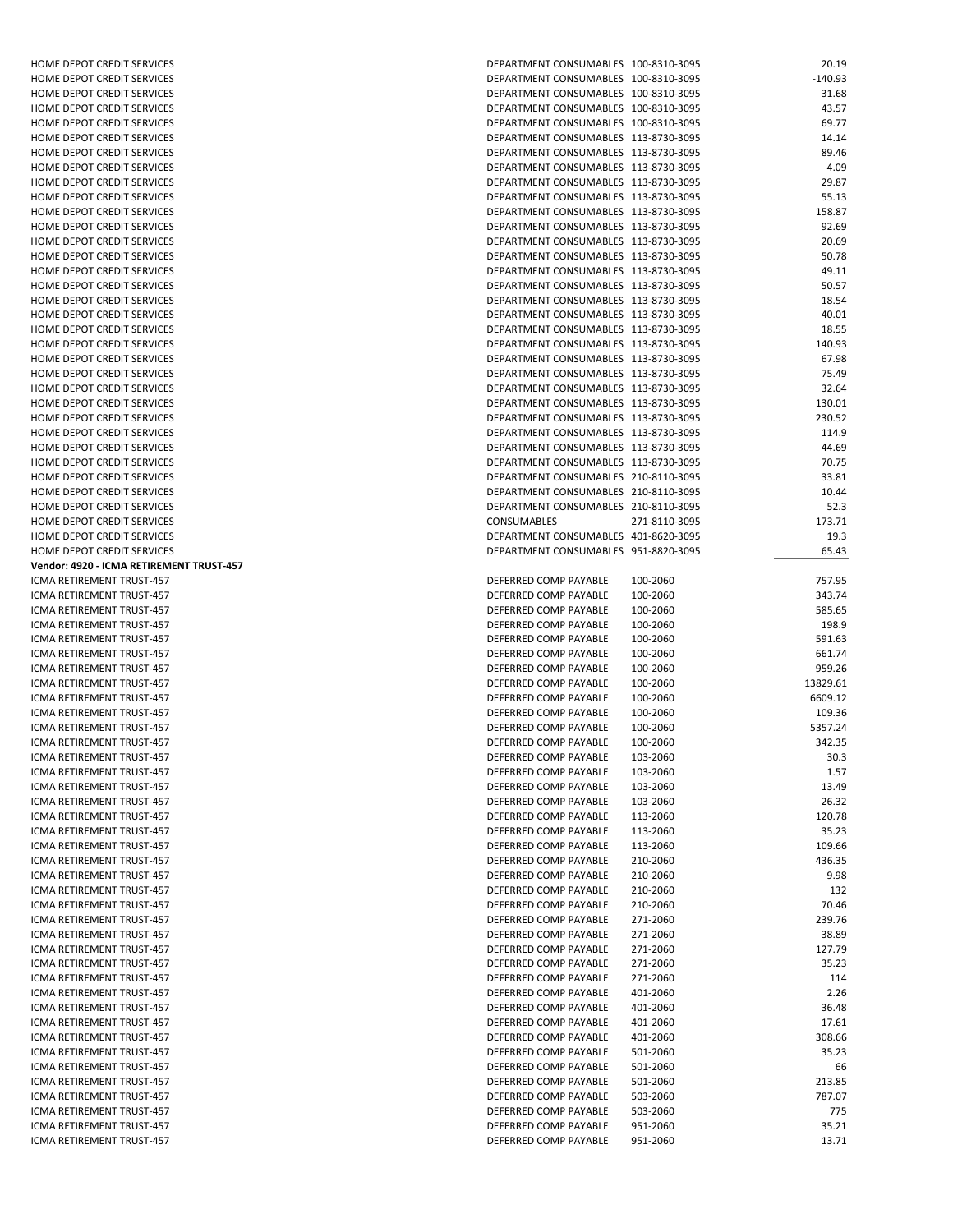| ICMA RETIREMENT TRUST-457                       | DEFERRED COMP PAYABLE                   | 951-2060      | 251.78   |
|-------------------------------------------------|-----------------------------------------|---------------|----------|
| ICMA RETIREMENT TRUST-457                       | DEFERRED COMP PAYABLE                   | 951-2060      | 158.03   |
| ICMA RETIREMENT TRUST-457                       | DEFERRED COMP PAYABLE                   | 953-2060      | 2.24     |
| Vendor: 0284 - IDVILLE                          |                                         |               |          |
| <b>IDVILLE</b>                                  | DEPARTMENT CONSUMABLES 100-5110-3095    |               | 25.64    |
| Vendor: 8863 - INFRASTRUCTURE ENGINEERING CORP. |                                         |               |          |
| INFRASTRUCTURE ENGINEERING CORP.                | SEWER LINE REPLACEMENTS                 | 953-8820-9218 | 375      |
| Vendor: 7226 - JAIME MORALES                    |                                         |               |          |
|                                                 |                                         |               |          |
| <b>JAIME MORALES</b>                            | <b>BODY REPAIR &amp; PAINTING</b>       | 501-8520-6149 | 3750.25  |
| <b>JAIME MORALES</b>                            | <b>BODY REPAIR &amp; PAINTING</b>       | 501-8520-6149 | 1642.57  |
| Vendor: 8022 - JEFF K. BILLS                    |                                         |               |          |
| JEFF K. BILLS                                   | CONSULTANT                              | 100-2031-1030 | 400      |
| Vendor: 6685 - JONES & MAYER                    |                                         |               |          |
| <b>JONES &amp; MAYER</b>                        | LEGAL SERVICES - SPECIAL                | 100-3010-1023 | 742.5    |
| Vendor: 1798 - KELLY-MOORE PAINT COMPANY        |                                         |               |          |
| KELLY-MOORE PAINT COMPANY                       | DEPARTMENT CONSUMABLES 100-8420-3095    |               | 69.46    |
| KELLY-MOORE PAINT COMPANY                       | DEPARTMENT CONSUMABLES 210-8110-3095    |               | 15.97    |
| Vendor: 9483 - KEY & YOUNG, INC.                |                                         |               |          |
|                                                 |                                         |               |          |
| KEY & YOUNG, INC.                               | SUBCONTRACTED WORK                      | 100-8310-2073 | 776.7    |
| Vendor: 0912 - L.N. CURTIS & SONS               |                                         |               |          |
| L.N. CURTIS & SONS                              | DEPARTMENT CONSUMABLES 100-6640-3095    |               | 46.09    |
| Vendor: 4422 - LEHR AUTO ELECTRIC               |                                         |               |          |
| LEHR AUTO ELECTRIC                              | <b>VEHICLE PARTS</b>                    | 501-8520-6144 | 817.19   |
| Vendor: 6379 - MARINA COAST WATER DISTRICT      |                                         |               |          |
| MARINA COAST WATER DISTRICT                     | WATER                                   | 100-8310-5133 | 615.45   |
| MARINA COAST WATER DISTRICT                     | WATER                                   | 100-8440-5133 | 67.59    |
| MARINA COAST WATER DISTRICT                     | <b>WATER</b>                            | 100-8440-5133 | 10254.16 |
|                                                 |                                         |               |          |
| MARINA COAST WATER DISTRICT                     | WATER                                   | 210-8420-5133 | 1901.09  |
| Vendor: 2102 - MARTIN'S IRRIGATION SUPPLY, INC. |                                         |               |          |
| MARTIN'S IRRIGATION SUPPLY, INC.                | DEPARTMENT CONSUMABLES 100-8440-3095    |               | 458.39   |
| Vendor: 2426 - McDONALD REFRIGERATION INC       |                                         |               |          |
| McDONALD REFRIGERATION INC                      | SUBCONTRACTED WORK                      | 113-8730-2073 | 457.9    |
| McDONALD REFRIGERATION INC                      | SUBCONTRACTED WORK                      | 113-8730-2073 | 77.5     |
| Vendor: 8415 - MEI-LING CHEN                    |                                         |               |          |
| MEI-LING CHEN                                   | <b>MEETINGS &amp; TRAVEL</b>            | 100-1010-4121 | 1420     |
| Vendor: 2184 - MISSION LINEN SERVICE            |                                         |               |          |
| <b>MISSION LINEN SERVICE</b>                    | UNIFORM SERVICE/LAUNDRY 100-6640-2049   |               | 82.21    |
|                                                 |                                         |               | 82.21    |
| <b>MISSION LINEN SERVICE</b>                    | UNIFORM SERVICE/LAUNDRY 100-6640-2049   |               |          |
| <b>MISSION LINEN SERVICE</b>                    | UNIFORM SERVICE/LAUNDRY 100-6640-2049   |               | 35.49    |
| Vendor: 2186 - MISSION UNIFORM SERVICE          |                                         |               |          |
| <b>MISSION UNIFORM SERVICE</b>                  | UNIFORM SERVICE/LAUNDRY 100-6640-2049   |               | 35.49    |
| MISSION UNIFORM SERVICE                         | UNIFORM SERVICE/LAUNDRY 100-6640-2049   |               | 35.49    |
| <b>MISSION UNIFORM SERVICE</b>                  | UNIFORM SERVICE/LAUNDRY 100-6640-2049   |               | 35.49    |
| <b>MISSION UNIFORM SERVICE</b>                  | UNIFORM SERVICE/LAUNDRY 100-6640-2049   |               | 35.49    |
| MISSION UNIFORM SERVICE                         | UNIFORM SERVICE/LAUNDRY 100-6640-2049   |               | 35.49    |
| MISSION UNIFORM SERVICE                         | UNIFORM SERVICE/LAUNDRY 100-6640-2049   |               | 358.49   |
| <b>MISSION UNIFORM SERVICE</b>                  | UNIFORM SERVICE / LAUNDRY 100-8310-2049 |               | 50.03    |
|                                                 |                                         |               |          |
| MISSION UNIFORM SERVICE                         | UNIFORM SERVICE / LAUNDRY 100-8310-2049 |               | 55.4     |
| MISSION UNIFORM SERVICE                         | UNIFORM SERVICE / LAUNDRY 100-8310-2049 |               | 64.28    |
| <b>MISSION UNIFORM SERVICE</b>                  | UNIFORM SERVICE/LAUNDRY 100-8410-2049   |               | 16.01    |
| <b>MISSION UNIFORM SERVICE</b>                  | UNIFORM SERVICE/LAUNDRY 100-8410-2049   |               | 17.73    |
| MISSION UNIFORM SERVICE                         | UNIFORM SERVICE/LAUNDRY 100-8420-2049   |               | 50.03    |
| MISSION UNIFORM SERVICE                         | UNIFORM SERVICE/LAUNDRY 100-8420-2049   |               | 55.4     |
| <b>MISSION UNIFORM SERVICE</b>                  | UNIFORM SERVICE / LAUNDRY 100-8440-2049 |               | 30       |
| MISSION UNIFORM SERVICE                         | UNIFORM SERVICE / LAUNDRY 100-8440-2049 |               | 33.22    |
| MISSION UNIFORM SERVICE                         | UNIFORM SERVICE / LAUNDRY 100-8450-2049 |               | 16.01    |
| <b>MISSION UNIFORM SERVICE</b>                  | UNIFORM SERVICE / LAUNDRY 100-8450-2049 |               | 17.73    |
|                                                 |                                         |               |          |
| <b>MISSION UNIFORM SERVICE</b>                  | UNIFORM SERVICE/LAUNDRY 100-9105-2049   |               | 130.16   |
| MISSION UNIFORM SERVICE                         | UNIFORM SERVICE/LAUNDRY 100-9105-2049   |               | 130.16   |
| MISSION UNIFORM SERVICE                         | UNIFORM SERVICE/LAUNDRY 100-9105-2049   |               | 130.16   |
| MISSION UNIFORM SERVICE                         | UNIFORM SERVICE/LAUNDRY 103-8710-2049   |               | 10.01    |
| MISSION UNIFORM SERVICE                         | UNIFORM SERVICE/LAUNDRY 103-8710-2049   |               | 11.09    |
| <b>MISSION UNIFORM SERVICE</b>                  | UNIFORM SERVICE / LAUNDRY 113-8730-2049 |               | 106.74   |
| MISSION UNIFORM SERVICE                         | UNIFORM SERVICE / LAUNDRY 113-8730-2049 |               | 106.74   |
| <b>MISSION UNIFORM SERVICE</b>                  | UNIFORM SERVICE / LAUNDRY 113-8730-2049 |               | 54       |
| <b>MISSION UNIFORM SERVICE</b>                  | UNIFORM SERVICE / LAUNDRY 113-8730-2049 |               | 107.58   |
| MISSION UNIFORM SERVICE                         | UNIFORM SERVICE / LAUNDRY 113-8730-2049 |               | 109.58   |
|                                                 |                                         |               |          |
| MISSION UNIFORM SERVICE                         | UNIFORM SERVICE/LAUNDRY 210-8110-2049   |               | 40.02    |
| MISSION UNIFORM SERVICE                         | UNIFORM SERVICE/LAUNDRY 210-8110-2049   |               | 44.31    |
| MISSION UNIFORM SERVICE                         | UNIFORM SERVICE/LAUNDRY 210-8420-2049   |               | 10.01    |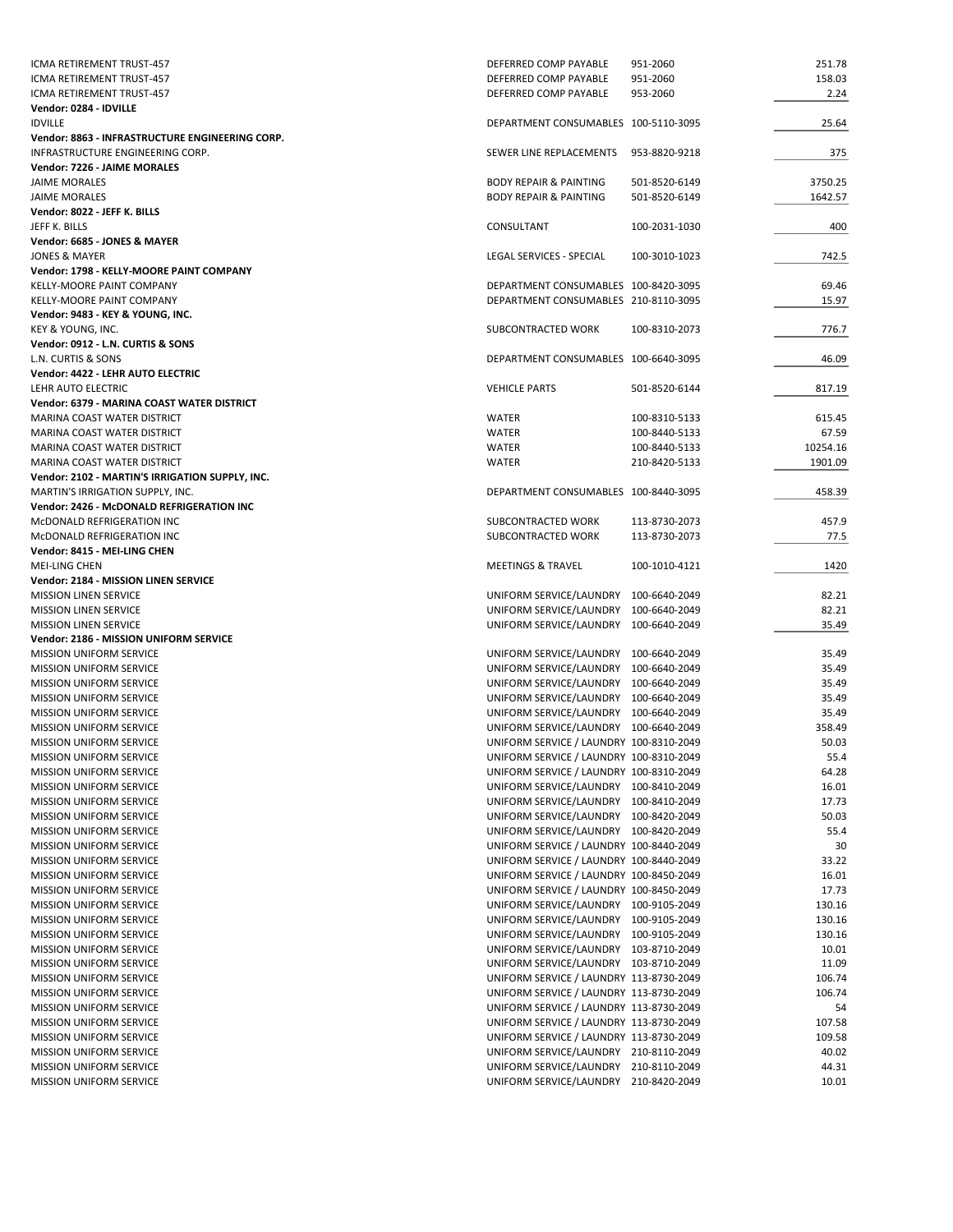| <b>MISSION UNIFORM SERVICE</b>                          | UNIFORM SERVICE/LAUNDRY 210-8420-2049     |               | 11.09   |
|---------------------------------------------------------|-------------------------------------------|---------------|---------|
| <b>MISSION UNIFORM SERVICE</b>                          | UNIFORM SERVICE/LAUNDRY 271-8110-2049     |               | 40.02   |
| <b>MISSION UNIFORM SERVICE</b>                          | UNIFORM SERVICE/LAUNDRY 271-8110-2049     |               | 44.31   |
| MISSION UNIFORM SERVICE                                 |                                           |               | 40.02   |
|                                                         | UNIFORM SERVICE/LAUNDRY 401-8620-2049     |               |         |
| <b>MISSION UNIFORM SERVICE</b>                          | UNIFORM SERVICE/LAUNDRY 401-8620-2049     |               | 44.31   |
| <b>MISSION UNIFORM SERVICE</b>                          | UNIFORM SERVICE/LAUNDRY 501-8520-2049     |               | 40.02   |
| MISSION UNIFORM SERVICE                                 | UNIFORM SERVICE/LAUNDRY 501-8520-2049     |               | 44.31   |
| MISSION UNIFORM SERVICE                                 | UNIFORM SERVICE / LAUNDRY 951-8820-2049   |               | 40.02   |
| <b>MISSION UNIFORM SERVICE</b>                          | UNIFORM SERVICE / LAUNDRY 951-8820-2049   |               | 44.29   |
| MISSION UNIFORM SERVICE                                 | UNIFORM SERVICE / LAUNDRY 951-8820-2049   |               | 38.28   |
| Vendor: 0144 - MOLINARI SUPPLY, INC.                    |                                           |               |         |
| MOLINARI SUPPLY, INC.                                   | DEPARTMENT CONSUMABLES 210-8110-3095      |               | 48.87   |
| MOLINARI SUPPLY, INC.                                   | DEPARTMENT CONSUMABLES 210-8110-3095      |               | 27.04   |
|                                                         |                                           |               |         |
| MOLINARI SUPPLY, INC.                                   | DEPARTMENT CONSUMABLES 951-8820-3095      |               | 73.31   |
| Vendor: 4425 - MONTEREY AUTO SUPPLY                     |                                           |               |         |
| MONTEREY AUTO SUPPLY                                    | <b>VEHICLE PARTS</b>                      | 501-8520-6144 | 50.89   |
| MONTEREY AUTO SUPPLY                                    | <b>VEHICLE PARTS</b>                      | 501-8520-6144 | 3.44    |
| MONTEREY AUTO SUPPLY                                    | <b>VEHICLE PARTS</b>                      | 501-8520-6144 | 8.86    |
| <b>MONTEREY AUTO SUPPLY</b>                             | <b>VEHICLE PARTS</b>                      | 501-8520-6144 | 20.75   |
| MONTEREY AUTO SUPPLY                                    | <b>VEHICLE PARTS</b>                      | 501-8520-6144 | 18.47   |
| Vendor: 7505 - MONTEREY BAY ANALYTICAL SVCS.            |                                           |               |         |
| MONTEREY BAY ANALYTICAL SVCS.                           | <b>WATER SAMPLING</b>                     | 401-8620-2072 | 78      |
|                                                         |                                           |               |         |
| Vendor: 2223 - MONTEREY BAY ENGINEERS, INC.             |                                           |               |         |
| MONTEREY BAY ENGINEERS, INC.                            | CONSULTANT                                | 100-8910-1030 | 1567.5  |
| MONTEREY BAY ENGINEERS, INC.                            | CONSULTANT                                | 100-8910-1030 | 1800    |
| MONTEREY BAY ENGINEERS, INC.                            | CONSULTANT                                | 100-8910-1030 | 2472.5  |
| MONTEREY BAY ENGINEERS, INC.                            | CONSULTANT                                | 100-8910-1030 | 3000    |
| <b>Vendor: 2238 - MONTEREY BAY PEST CONTROL</b>         |                                           |               |         |
| MONTEREY BAY PEST CONTROL                               | PEST CONTROL                              | 100-6110-2057 | 90      |
| MONTEREY BAY PEST CONTROL                               | PEST CONTROL                              | 100-6110-2057 | 60      |
|                                                         |                                           |               |         |
| Vendor: 0759 - MONTEREY CO. WEEKLY CLASSIFIEDS          |                                           |               |         |
| MONTEREY CO. WEEKLY CLASSIFIEDS                         | PUBLISHING & LEGAL ADVERTIS 100-2021-2063 |               | 108.6   |
| MONTEREY CO. WEEKLY CLASSIFIEDS                         | PUBLISHING & LEGAL ADVERTIS 100-2021-2063 |               | 162.9   |
| MONTEREY CO. WEEKLY CLASSIFIEDS                         | <b>WATER TANK RECOATING</b>               | 401-8910-9556 | 597.3   |
| Vendor: 7135 - MONTEREY SANITARY SUPPLY, INC.           |                                           |               |         |
| MONTEREY SANITARY SUPPLY, INC.                          | CSA74 APPROVED MEDICAL SUI100-6120-3096   |               | 99      |
| Vendor: 6761 - MONTEREY SIGNS, INC.                     |                                           |               |         |
| MONTEREY SIGNS, INC.                                    | <b>SOLAR PANELS</b>                       | 347-8910-9539 | 136.56  |
| Vendor: 2351 - MONTEREY TIRE SERVICE                    |                                           |               |         |
|                                                         |                                           |               |         |
| MONTEREY TIRE SERVICE                                   | <b>TIRES</b>                              | 501-8520-6147 | 596.95  |
| MONTEREY TIRE SERVICE                                   | <b>TIRES</b>                              | 501-8520-6147 | 142.68  |
| MONTEREY TIRE SERVICE                                   | <b>TIRES</b>                              | 501-8520-6147 | 252.83  |
| <b>MONTEREY TIRE SERVICE</b>                            | <b>TIRES</b>                              | 501-8520-6147 | 191.36  |
| MONTEREY TIRE SERVICE                                   | <b>TIRES</b>                              | 501-8520-6147 | 65.23   |
| MONTEREY TIRE SERVICE                                   | <b>TIRES</b>                              | 501-8520-6147 | 38.24   |
| MONTEREY TIRE SERVICE                                   | <b>TIRES</b>                              | 501-8520-6147 | 372.2   |
| <b>MONTEREY TIRE SERVICE</b>                            | <b>TIRES</b>                              | 501-8520-6147 | 40.21   |
| MONTEREY TIRE SERVICE                                   | <b>TIRES</b>                              | 501-8520-6147 | 42.23   |
|                                                         |                                           |               |         |
| MONTEREY TIRE SERVICE                                   | <b>TIRES</b>                              | 501-8520-6147 | 738.18  |
| <b>MONTEREY TIRE SERVICE</b>                            | <b>TIRES</b>                              | 501-8520-6147 | 372.2   |
| Vendor: 2516 - NATIVIDAD MEDICAL CENTER                 |                                           |               |         |
| NATIVIDAD MEDICAL CENTER                                | <b>BLOOD ALCOHOL</b>                      | 100-6120-2060 | 31      |
| Vendor: 9333 - O'MELVENY & MYERS, LLP                   |                                           |               |         |
| O'MELVENY & MYERS, LLP                                  |                                           |               | 5698    |
| O'MELVENY & MYERS, LLP                                  |                                           |               |         |
|                                                         | <b>BAKEWELL - CAMPUS TOWN</b>             | 601-2214      |         |
|                                                         | <b>BAKEWELL - CAMPUS TOWN</b>             | 601-2214      | 232.5   |
| O'MELVENY & MYERS, LLP                                  | <b>BAKEWELL - CAMPUS TOWN</b>             | 601-2214      | 1162.5  |
| Vendor: 9117 - ONE WORKPLACE L. FERRARI, LLC            |                                           |               |         |
| ONE WORKPLACE L. FERRARI, LLC                           | DEPARTMENT EQUIPMENT                      | 100-6110-8187 | 847.3   |
| Vendor: 8936 - OPEN MEDIA FOUNDATION                    |                                           |               |         |
| OPEN MEDIA FOUNDATION                                   | <b>CONTRACT SERVICES</b>                  | 100-2021-2075 | 3000    |
| Vendor: 5582 - O'REILLY AUTO PARTS                      |                                           |               |         |
| O'REILLY AUTO PARTS                                     | <b>VEHICLE PARTS</b>                      | 501-8520-6144 | 207.32  |
|                                                         |                                           |               |         |
| O'REILLY AUTO PARTS                                     | <b>VEHICLE PARTS</b>                      | 501-8520-6144 | 281.22  |
| Vendor: 2746 - PENINSULA POOL SERVICE                   |                                           |               |         |
| PENINSULA POOL SERVICE                                  | DEPARTMENT CONSUMABLES 401-8620-3095      |               | 91.96   |
| Vendor: 2752 - PENINSULA WELDING & MEDICAL SUPPLY, INC. |                                           |               |         |
| PENINSULA WELDING & MEDICAL SUPPLY,                     | <b>CSA 74 PURCHASES</b>                   | 100-6640-3096 | 40.44   |
| Vendor: 7287 - PNC EQUIPMENT FINANCE                    |                                           |               |         |
| PNC EQUIPMENT FINANCE                                   | <b>LEASE PRINCIPAL</b>                    | 100-8420-9602 | 1677.91 |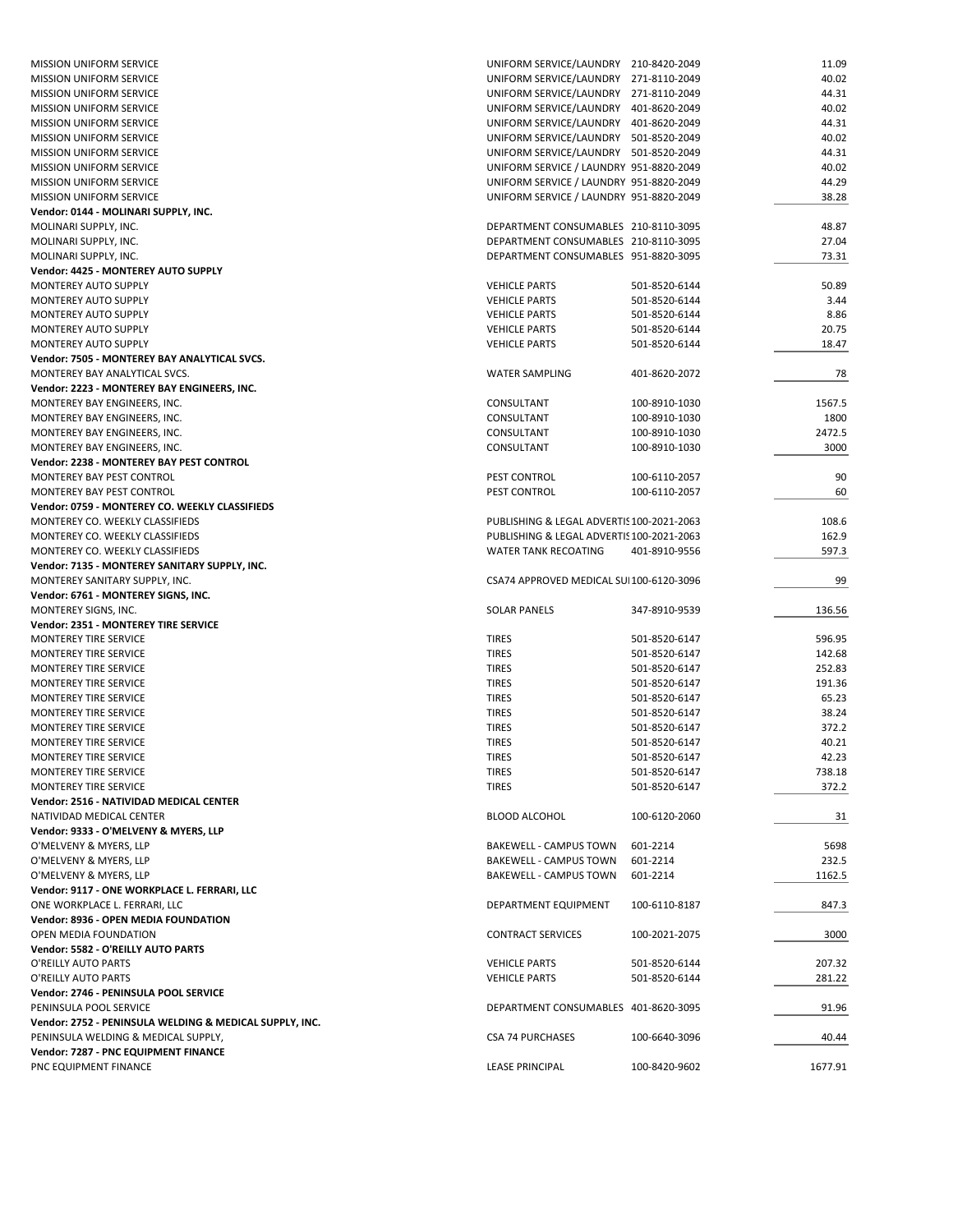| PNC EQUIPMENT FINANCE                              | <b>LEASE INTEREST</b>   | 100-8420-9605 | 92.89    |
|----------------------------------------------------|-------------------------|---------------|----------|
| PNC EQUIPMENT FINANCE                              | PRINCIPAL-COPIER LEASE  | 210-8110-9602 | 1677.91  |
| PNC EQUIPMENT FINANCE                              | PRINCIPAL-COPIER LEASE  | 210-8110-9602 | 5189.33  |
| PNC EQUIPMENT FINANCE                              | <b>INTEREST EXPENSE</b> | 210-8110-9605 | 92.89    |
| PNC EQUIPMENT FINANCE                              | <b>INTEREST EXPENSE</b> | 210-8110-9605 | 596.16   |
| PNC EQUIPMENT FINANCE                              | PAYMENT ON PRINCIPAL    |               | 279.35   |
|                                                    |                         | 271-8110-9602 |          |
| PNC EQUIPMENT FINANCE                              | PAYMENT ON PRINCIPAL    | 271-8110-9602 | 14379.11 |
| PNC EQUIPMENT FINANCE                              | <b>INTEREST EXPENSE</b> | 271-8110-9605 | 15.47    |
| PNC EQUIPMENT FINANCE                              | <b>INTEREST EXPENSE</b> | 271-8110-9605 | 1651.91  |
| PNC EQUIPMENT FINANCE                              | PAYMENT ON PRINCIPAL    | 401-8620-9602 | 1285.01  |
| PNC EQUIPMENT FINANCE                              | <b>INTEREST EXPENSE</b> | 401-8620-9605 | 71.14    |
| PNC EQUIPMENT FINANCE                              | PRINCIPAL               | 951-8820-9602 | 297.97   |
| PNC EQUIPMENT FINANCE                              | <b>INTEREST EXPENSE</b> | 951-8820-9605 | 16.5     |
| Vendor: 9485 - PRECISION EMPRISE LLC               |                         |               |          |
| PRECISION EMPRISE LLC                              |                         |               |          |
|                                                    | SUBCONTRACTED WORK      | 210-8110-2073 | 66000    |
| Vendor: 9385 - PREMIER AUTOMOTIVE OF SEASIDE, LLC  |                         |               |          |
| PREMIER AUTOMOTIVE OF SEASIDE, LLC                 | <b>OUTSIDE REPAIRS</b>  | 501-8520-6148 | 1051.16  |
| Vendor: 2849 - PREMIUM AUTO PARTS, INC.            |                         |               |          |
| PREMIUM AUTO PARTS, INC.                           | <b>VEHICLE PARTS</b>    | 501-8520-6144 | 65.4     |
| PREMIUM AUTO PARTS, INC.                           | <b>VEHICLE PARTS</b>    | 501-8520-6144 | 146.97   |
| PREMIUM AUTO PARTS, INC.                           | <b>VEHICLE PARTS</b>    | 501-8520-6144 | 10.7     |
| PREMIUM AUTO PARTS, INC.                           | <b>VEHICLE PARTS</b>    | 501-8520-6144 | 28.71    |
| PREMIUM AUTO PARTS, INC.                           | <b>VEHICLE PARTS</b>    | 501-8520-6144 | 17.45    |
|                                                    | <b>VEHICLE PARTS</b>    |               | 29.25    |
| PREMIUM AUTO PARTS, INC.                           |                         | 501-8520-6144 |          |
| PREMIUM AUTO PARTS, INC.                           | <b>VEHICLE PARTS</b>    | 501-8520-6144 | 18.56    |
| PREMIUM AUTO PARTS, INC.                           | <b>VEHICLE PARTS</b>    | 501-8520-6144 | 7.05     |
| PREMIUM AUTO PARTS, INC.                           | <b>VEHICLE PARTS</b>    | 501-8520-6144 | 31.5     |
| PREMIUM AUTO PARTS, INC.                           | <b>VEHICLE PARTS</b>    | 501-8520-6144 | 144.35   |
| PREMIUM AUTO PARTS, INC.                           | <b>VEHICLE PARTS</b>    | 501-8520-6144 | 147.48   |
| PREMIUM AUTO PARTS, INC.                           | <b>VEHICLE PARTS</b>    | 501-8520-6144 | 45.61    |
| PREMIUM AUTO PARTS, INC.                           | <b>VEHICLE PARTS</b>    | 501-8520-6144 | 25.39    |
| PREMIUM AUTO PARTS, INC.                           | <b>VEHICLE PARTS</b>    | 501-8520-6144 | 43.91    |
|                                                    |                         |               |          |
| PREMIUM AUTO PARTS, INC.                           | <b>VEHICLE PARTS</b>    | 501-8520-6144 | 205.15   |
| PREMIUM AUTO PARTS, INC.                           | <b>VEHICLE PARTS</b>    | 501-8520-6144 | 43.26    |
| PREMIUM AUTO PARTS, INC.                           | <b>VEHICLE PARTS</b>    | 501-8520-6144 | 11.64    |
| PREMIUM AUTO PARTS, INC.                           | <b>VEHICLE PARTS</b>    | 501-8520-6144 | $-69.3$  |
| PREMIUM AUTO PARTS, INC.                           | <b>VEHICLE PARTS</b>    | 501-8520-6144 | 8.62     |
| PREMIUM AUTO PARTS, INC.                           | <b>VEHICLE PARTS</b>    | 501-8520-6144 | 6.41     |
| PREMIUM AUTO PARTS, INC.                           | <b>VEHICLE PARTS</b>    | 501-8520-6144 | 19.6     |
| PREMIUM AUTO PARTS, INC.                           | <b>VEHICLE PARTS</b>    | 501-8520-6144 | 282.85   |
| PREMIUM AUTO PARTS, INC.                           | <b>VEHICLE PARTS</b>    | 501-8520-6144 | 149.4    |
|                                                    |                         |               |          |
| PREMIUM AUTO PARTS, INC.                           | <b>VEHICLE PARTS</b>    | 501-8520-6144 | 10.82    |
| PREMIUM AUTO PARTS, INC.                           | <b>VEHICLE PARTS</b>    | 501-8520-6144 | 2.79     |
| PREMIUM AUTO PARTS, INC.                           | <b>VEHICLE PARTS</b>    | 501-8520-6144 | 78.57    |
| PREMIUM AUTO PARTS, INC.                           | <b>VEHICLE PARTS</b>    | 501-8520-6144 | 21.85    |
| PREMIUM AUTO PARTS, INC.                           | <b>VEHICLE PARTS</b>    | 501-8520-6144 | 9.62     |
| PREMIUM AUTO PARTS, INC.                           | <b>VEHICLE PARTS</b>    | 501-8520-6144 | 23.86    |
| Vendor: 4487 - PTS COMMUNICATIONS                  |                         |               |          |
| PTS COMMUNICATIONS                                 | <b>TELEPHONE</b>        | 503-4010-5132 | 103      |
| PTS COMMUNICATIONS                                 | <b>TELEPHONE</b>        | 503-4010-5132 | $-25$    |
|                                                    |                         | 503-4010-5132 |          |
| PTS COMMUNICATIONS                                 | <b>TELEPHONE</b>        |               | 128      |
| Vendor: 2877 - PUBLIC EMPLOYEES' RETIREMENT SYSTEM |                         |               |          |
| PUBLIC EMPLOYEES' RETIREMENT SYSTEM                | PERS PAYABLE            | 100-2056      | 0.1      |
| PUBLIC EMPLOYEES' RETIREMENT SYSTEM                | PERS PAYABLE            | 100-2056      | 283.73   |
| PUBLIC EMPLOYEES' RETIREMENT SYSTEM                | PERS PAYABLE            | 100-2056      | 17020.54 |
| PUBLIC EMPLOYEES' RETIREMENT SYSTEM                | PERS PAYABLE            | 100-2056      | 853.77   |
| PUBLIC EMPLOYEES' RETIREMENT SYSTEM                | PERS PAYABLE            | 100-2056      | 16199.76 |
| PUBLIC EMPLOYEES' RETIREMENT SYSTEM                | PERS PAYABLE            | 100-2056      | 850.89   |
| PUBLIC EMPLOYEES' RETIREMENT SYSTEM                | PERS PAYABLE            | 100-2056      | 675.8    |
|                                                    |                         |               |          |
| PUBLIC EMPLOYEES' RETIREMENT SYSTEM                | PERS PAYABLE            | 100-2056      | 120.4    |
| PUBLIC EMPLOYEES' RETIREMENT SYSTEM                | PERS PAYABLE            | 100-2056      | 11622.73 |
| PUBLIC EMPLOYEES' RETIREMENT SYSTEM                | PERS PAYABLE            | 100-2056      | 605.73   |
| PUBLIC EMPLOYEES' RETIREMENT SYSTEM                | PERS PAYABLE            | 100-2056      | 10901.64 |
| PUBLIC EMPLOYEES' RETIREMENT SYSTEM                | PERS PAYABLE            | 100-2056      | 9107.95  |
| PUBLIC EMPLOYEES' RETIREMENT SYSTEM                | PERS PAYABLE            | 100-2056      | 7296.15  |
| PUBLIC EMPLOYEES' RETIREMENT SYSTEM                | PERS PAYABLE            | 100-2056      | 5779.66  |
| PUBLIC EMPLOYEES' RETIREMENT SYSTEM                | PERS PAYABLE            | 100-2056      | 5124.24  |
|                                                    |                         |               |          |
| PUBLIC EMPLOYEES' RETIREMENT SYSTEM                | PERS PAYABLE            | 100-2056      | 3647.33  |
| PUBLIC EMPLOYEES' RETIREMENT SYSTEM                | PERS PAYABLE            | 100-2056      | 2289.61  |
| PUBLIC EMPLOYEES' RETIREMENT SYSTEM                | PERS PAYABLE            | 100-2056      | 1625.32  |
| PUBLIC EMPLOYEES' RETIREMENT SYSTEM                | PERS PAYABLE            | 100-2056      | 1392.43  |
| PUBLIC EMPLOYEES' RETIREMENT SYSTEM                | PERS PAYABLE            | 100-2056      | 1381.2   |
| PUBLIC EMPLOYEES' RETIREMENT SYSTEM                | PERS PAYABLE            | 100-2056      | 1305.28  |
| PUBLIC EMPLOYEES' RETIREMENT SYSTEM                | PERS PAYABLE            | 100-2056      | 9402.97  |
|                                                    |                         |               |          |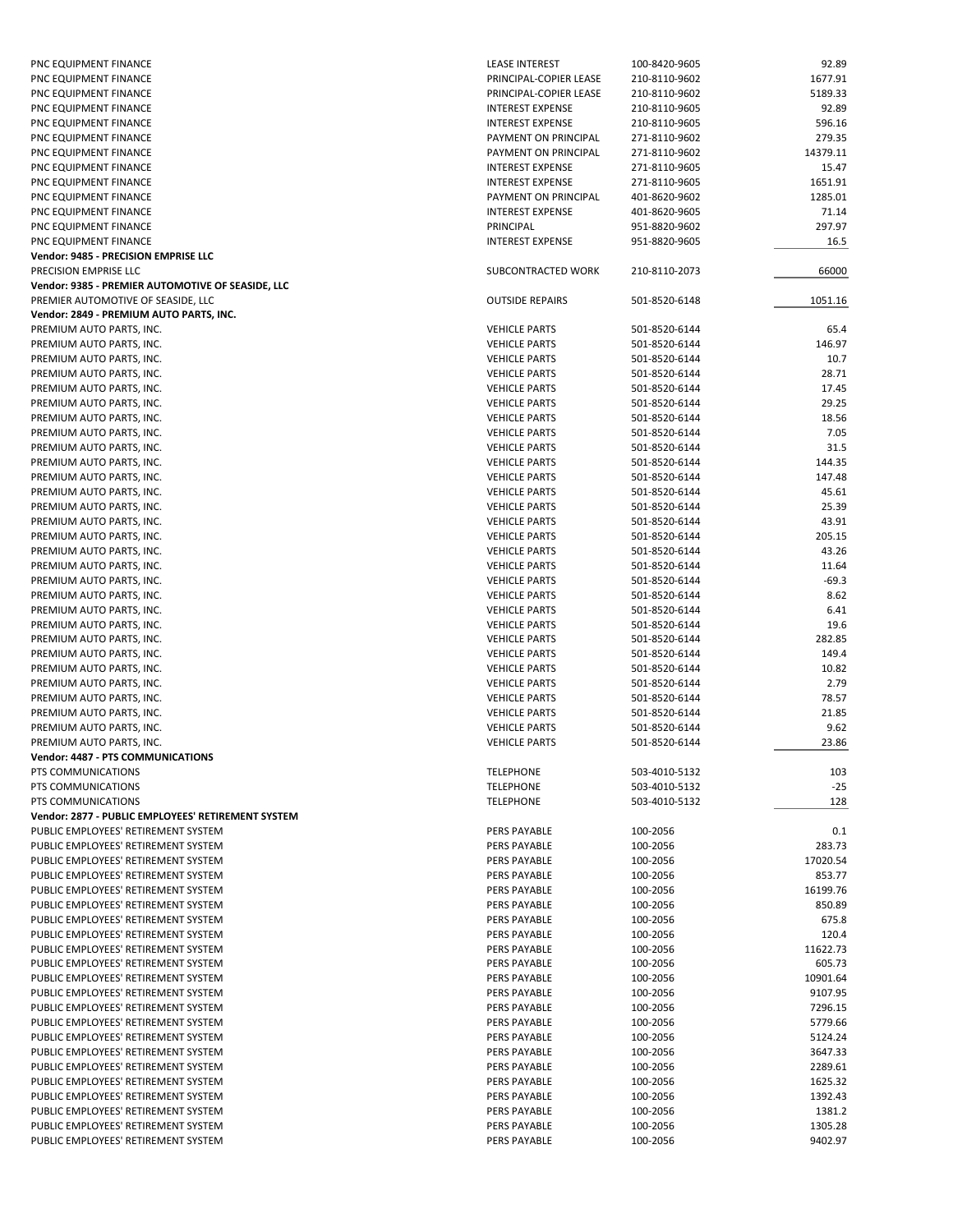| PUBLIC EMPLOYEES' RETIREMENT SYSTEM     |
|-----------------------------------------|
| PUBLIC EMPLOYEES' RETIREMENT SYSTEM     |
|                                         |
| PUBLIC EMPLOYEES' RETIREMENT SYSTEM     |
| PUBLIC EMPLOYEES' RETIREMENT SYSTEM     |
| PUBLIC EMPLOYEES' RETIREMENT SYSTEM     |
| PUBLIC EMPLOYEES' RETIREMENT SYSTEM     |
| PUBLIC EMPLOYEES' RETIREMENT SYSTEM     |
|                                         |
| PUBLIC EMPLOYEES' RETIREMENT SYSTEM     |
| PUBLIC EMPLOYEES' RETIREMENT SYSTEM     |
| PUBLIC EMPLOYEES' RETIREMENT SYSTEM     |
|                                         |
| PUBLIC EMPLOYEES' RETIREMENT SYSTEM     |
| PUBLIC EMPLOYEES' RETIREMENT SYSTEM     |
| PUBLIC EMPLOYEES' RETIREMENT SYSTEM     |
| PUBLIC EMPLOYEES' RETIREMENT SYSTEM     |
| PUBLIC EMPLOYEES' RETIREMENT SYSTEM     |
|                                         |
| PUBLIC EMPLOYEES' RETIREMENT SYSTEM     |
| PUBLIC EMPLOYEES' RETIREMENT SYSTEM     |
| PUBLIC EMPLOYEES' RETIREMENT SYSTEM     |
| PUBLIC EMPLOYEES' RETIREMENT SYSTEM     |
|                                         |
| PUBLIC EMPLOYEES' RETIREMENT SYSTEM     |
| PUBLIC EMPLOYEES' RETIREMENT SYSTEM     |
| PUBLIC EMPLOYEES' RETIREMENT SYSTEM     |
| PUBLIC EMPLOYEES' RETIREMENT SYSTEM     |
| PUBLIC EMPLOYEES' RETIREMENT SYSTEM     |
|                                         |
| PUBLIC EMPLOYEES' RETIREMENT SYSTEM     |
| PUBLIC EMPLOYEES' RETIREMENT SYSTEM     |
| PUBLIC EMPLOYEES' RETIREMENT SYSTEM     |
| PUBLIC EMPLOYEES' RETIREMENT SYSTEM     |
| PUBLIC EMPLOYEES' RETIREMENT SYSTEM     |
|                                         |
| PUBLIC EMPLOYEES' RETIREMENT SYSTEM     |
| PUBLIC EMPLOYEES' RETIREMENT SYSTEM     |
| PUBLIC EMPLOYEES' RETIREMENT SYSTEM     |
| PUBLIC EMPLOYEES' RETIREMENT SYSTEM     |
| PUBLIC EMPLOYEES' RETIREMENT SYSTEM     |
|                                         |
| PUBLIC EMPLOYEES' RETIREMENT SYSTEM     |
|                                         |
| PUBLIC EMPLOYEES' RETIREMENT SYSTEM     |
| PUBLIC EMPLOYEES' RETIREMENT SYSTEM     |
|                                         |
| PUBLIC EMPLOYEES' RETIREMENT SYSTEM     |
| PUBLIC EMPLOYEES' RETIREMENT SYSTEM     |
| PUBLIC EMPLOYEES' RETIREMENT SYSTEM     |
| PUBLIC EMPLOYEES' RETIREMENT SYSTEM     |
| PUBLIC EMPLOYEES' RETIREMENT SYSTEM     |
|                                         |
| PUBLIC EMPLOYEES' RETIREMENT SYSTEM     |
| PUBLIC EMPLOYEES' RETIREMENT SYSTEM     |
| PUBLIC EMPLOYEES' RETIREMENT SYSTEM     |
| PUBLIC EMPLOYEES' RETIREMENT SYSTEM     |
| PUBLIC EMPLOYEES' RETIREMENT SYSTEM     |
|                                         |
| PUBLIC EMPLOYEES' RETIREMENT SYSTEM     |
| PUBLIC EMPLOYEES' RETIREMENT SYSTEM     |
| Vendor: 6193 - PURCHASE POWER           |
|                                         |
| PURCHASE POWER                          |
|                                         |
| <b>PURCHASE POWER</b><br>PURCHASE POWER |
| Vendor: 5264 - RABOBANK, N.A.           |
| RABOBANK, N.A.                          |
|                                         |
| RABOBANK, N.A.                          |
|                                         |
| RABOBANK, N.A.<br>RABOBANK, N.A.        |
| RABOBANK, N.A.                          |
| RABOBANK, N.A.                          |
| RABOBANK, N.A.                          |
| RABOBANK, N.A.                          |
|                                         |
| RABOBANK, N.A.                          |
| RABOBANK, N.A.                          |
| RABOBANK, N.A.                          |
| RABOBANK, N.A.                          |
| RABOBANK, N.A.                          |
|                                         |
| RABOBANK, N.A.                          |
| RABOBANK, N.A.                          |
| RABOBANK, N.A.<br>RABOBANK, N.A.        |

| PUBLIC EMPLOYEES' RETIREMENT SYSTEM | PERS PAYABLE          | 100-2056      | 4473.44  |
|-------------------------------------|-----------------------|---------------|----------|
| PUBLIC EMPLOYEES' RETIREMENT SYSTEM | <b>CITY AUDIT</b>     | 100-5110-1025 | 1500     |
| PUBLIC EMPLOYEES' RETIREMENT SYSTEM | <b>PERS PAYABLE</b>   | 103-2056      | 39.49    |
|                                     |                       |               |          |
| PUBLIC EMPLOYEES' RETIREMENT SYSTEM | PERS PAYABLE          | 103-2056      | 0.2      |
| PUBLIC EMPLOYEES' RETIREMENT SYSTEM | <b>PERS PAYABLE</b>   | 103-2056      | 62.23    |
| PUBLIC EMPLOYEES' RETIREMENT SYSTEM | <b>PERS PAYABLE</b>   | 113-2056      | 47.88    |
| PUBLIC EMPLOYEES' RETIREMENT SYSTEM | <b>PERS PAYABLE</b>   | 113-2056      | 30.4     |
| PUBLIC EMPLOYEES' RETIREMENT SYSTEM | <b>PERS PAYABLE</b>   | 113-2056      | 827.46   |
|                                     |                       |               |          |
| PUBLIC EMPLOYEES' RETIREMENT SYSTEM | <b>PERS PAYABLE</b>   | 113-2056      | 4.38     |
| PUBLIC EMPLOYEES' RETIREMENT SYSTEM | <b>PERS PAYABLE</b>   | 113-2056      | 722.39   |
| PUBLIC EMPLOYEES' RETIREMENT SYSTEM | <b>PERS PAYABLE</b>   | 200-2056      | 0.51     |
| PUBLIC EMPLOYEES' RETIREMENT SYSTEM | <b>PERS PAYABLE</b>   | 200-2056      | 203.89   |
| PUBLIC EMPLOYEES' RETIREMENT SYSTEM | <b>PERS PAYABLE</b>   | 200-2056      | 129.38   |
|                                     | <b>PERS PAYABLE</b>   |               |          |
| PUBLIC EMPLOYEES' RETIREMENT SYSTEM |                       | 210-2056      | 519.72   |
| PUBLIC EMPLOYEES' RETIREMENT SYSTEM | PERS PAYABLE          | 210-2056      | 818.99   |
| PUBLIC EMPLOYEES' RETIREMENT SYSTEM | PERS PAYABLE          | 210-2056      | 4.2      |
| PUBLIC EMPLOYEES' RETIREMENT SYSTEM | <b>PERS PAYABLE</b>   | 210-2056      | 245.75   |
| PUBLIC EMPLOYEES' RETIREMENT SYSTEM | PERS PAYABLE          | 210-2056      | 214.53   |
| PUBLIC EMPLOYEES' RETIREMENT SYSTEM | PERS PAYABLE          | 271-2056      | 427.15   |
|                                     |                       |               |          |
| PUBLIC EMPLOYEES' RETIREMENT SYSTEM | <b>PERS PAYABLE</b>   | 271-2056      | 36.82    |
| PUBLIC EMPLOYEES' RETIREMENT SYSTEM | <b>PERS PAYABLE</b>   | 271-2056      | 673.11   |
| PUBLIC EMPLOYEES' RETIREMENT SYSTEM | <b>PERS PAYABLE</b>   | 271-2056      | 32.14    |
| PUBLIC EMPLOYEES' RETIREMENT SYSTEM | <b>PERS PAYABLE</b>   | 271-2056      | 2.22     |
| PUBLIC EMPLOYEES' RETIREMENT SYSTEM | <b>PERS PAYABLE</b>   | 335-2056      | 1148.98  |
|                                     |                       |               |          |
| PUBLIC EMPLOYEES' RETIREMENT SYSTEM | <b>PERS PAYABLE</b>   | 335-2056      | 1.86     |
| PUBLIC EMPLOYEES' RETIREMENT SYSTEM | <b>PERS PAYABLE</b>   | 335-2056      | 729.11   |
| PUBLIC EMPLOYEES' RETIREMENT SYSTEM | <b>PERS PAYABLE</b>   | 401-2056      | 701.96   |
| PUBLIC EMPLOYEES' RETIREMENT SYSTEM | PERS PAYABLE          | 401-2056      | 445.43   |
| PUBLIC EMPLOYEES' RETIREMENT SYSTEM | PERS PAYABLE          | 401-2056      | 77.24    |
|                                     | PERS PAYABLE          |               |          |
| PUBLIC EMPLOYEES' RETIREMENT SYSTEM |                       | 401-2056      | 88.48    |
| PUBLIC EMPLOYEES' RETIREMENT SYSTEM | <b>PERS PAYABLE</b>   | 401-2056      | 2.56     |
| PUBLIC EMPLOYEES' RETIREMENT SYSTEM | PERS PAYABLE          | 501-2056      | 219.68   |
| PUBLIC EMPLOYEES' RETIREMENT SYSTEM | PERS PAYABLE          | 501-2056      | 151.99   |
| PUBLIC EMPLOYEES' RETIREMENT SYSTEM | <b>PERS PAYABLE</b>   | 501-2056      | 346.15   |
| PUBLIC EMPLOYEES' RETIREMENT SYSTEM | PERS PAYABLE          | 501-2056      | 174.1    |
|                                     |                       |               |          |
| PUBLIC EMPLOYEES' RETIREMENT SYSTEM | <b>PERS PAYABLE</b>   | 501-2056      | 1.95     |
| PUBLIC EMPLOYEES' RETIREMENT SYSTEM | <b>PERS PAYABLE</b>   | 503-2056      | 522.91   |
| PUBLIC EMPLOYEES' RETIREMENT SYSTEM | PERS PAYABLE          | 503-2056      | 0.93     |
| PUBLIC EMPLOYEES' RETIREMENT SYSTEM | <b>PERS PAYABLE</b>   | 503-2056      | 331.82   |
| PUBLIC EMPLOYEES' RETIREMENT SYSTEM | <b>PERS PAYABLE</b>   | 951-2056      | 319.03   |
| PUBLIC EMPLOYEES' RETIREMENT SYSTEM | PERS PAYABLE          | 951-2056      | 3        |
|                                     |                       |               |          |
| PUBLIC EMPLOYEES' RETIREMENT SYSTEM | <b>PERS PAYABLE</b>   | 951-2056      | 461.06   |
| PUBLIC EMPLOYEES' RETIREMENT SYSTEM | PERS PAYABLE          | 951-2056      | 365.44   |
| PUBLIC EMPLOYEES' RETIREMENT SYSTEM | <b>PERS PAYABLE</b>   | 951-2056      | 292.54   |
| PUBLIC EMPLOYEES' RETIREMENT SYSTEM | <b>PERS PAYABLE</b>   | 953-2056      | 26.51    |
| PUBLIC EMPLOYEES' RETIREMENT SYSTEM | PERS PAYABLE          | 953-2056      | 16.82    |
| PUBLIC EMPLOYEES' RETIREMENT SYSTEM | PERS PAYABLE          | 953-2056      | 0.05     |
|                                     |                       |               |          |
| PUBLIC EMPLOYEES' RETIREMENT SYSTEM | PERS PAYABLE          | 973-2056      | 7.2      |
| PUBLIC EMPLOYEES' RETIREMENT SYSTEM | PERS PAYABLE          | 973-2056      | 0.03     |
| PUBLIC EMPLOYEES' RETIREMENT SYSTEM | PERS PAYABLE          | 973-2056      | 4.57     |
| Vendor: 6193 - PURCHASE POWER       |                       |               |          |
| <b>PURCHASE POWER</b>               | <b>MAIL SERVICES</b>  | 100-5110-4124 | 643.18   |
|                                     |                       |               |          |
| PURCHASE POWER                      | <b>MAIL SERVICES</b>  | 100-8910-4124 | 1302.32  |
| PURCHASE POWER                      | <b>MAIL SERVICES</b>  | 100-9100-4124 | 54.5     |
| Vendor: 5264 - RABOBANK, N.A.       |                       |               |          |
| RABOBANK, N.A.                      | FEDERAL TAX PAYABLE   | 100-2052      | 68234.2  |
| RABOBANK, N.A.                      | EE HEALTHCARE PAYABLE | 100-2057      | 15662.82 |
| RABOBANK, N.A.                      | FEDERAL TAX PAYABLE   | 103-2052      | 60.22    |
|                                     |                       |               |          |
| RABOBANK, N.A.                      | EE HEALTHCARE PAYABLE | 103-2057      | 23.18    |
| RABOBANK, N.A.                      | FEDERAL TAX PAYABLE   | 113-2052      | 889.83   |
| RABOBANK, N.A.                      | EE HEALTHCARE PAYABLE | 113-2057      | 380.06   |
| RABOBANK, N.A.                      | FEDERAL TAX PAYABLE   | 210-2052      | 719.65   |
| RABOBANK, N.A.                      | EE HEALTHCARE PAYABLE | 210-2057      | 267.76   |
| RABOBANK, N.A.                      | FEDERAL TAX PAYABLE   | 271-2052      | 433.97   |
|                                     |                       |               |          |
| RABOBANK, N.A.                      | EE HEALTHCARE PAYABLE | 271-2057      | 164.8    |
| RABOBANK, N.A.                      | FEDERAL TAX PAYABLE   | 335-2052      | 1472.09  |
| RABOBANK, N.A.                      | EE HEALTHCARE PAYABLE | 335-2057      | 301.44   |
| RABOBANK, N.A.                      | FEDERAL TAX PAYABLE   | 401-2052      | 365.29   |
| RABOBANK, N.A.                      | EE HEALTHCARE PAYABLE | 401-2057      | 155.66   |
| RABOBANK, N.A.                      | FEDERAL TAX PAYABLE   | 501-2052      | 382.35   |
|                                     |                       |               |          |
| RABOBANK, N.A.                      | EE HEALTHCARE PAYABLE | 501-2057      | 142.88   |
| RABOBANK, N.A.                      | FEDERAL TAX PAYABLE   | 503-2052      | 889.06   |
|                                     |                       |               |          |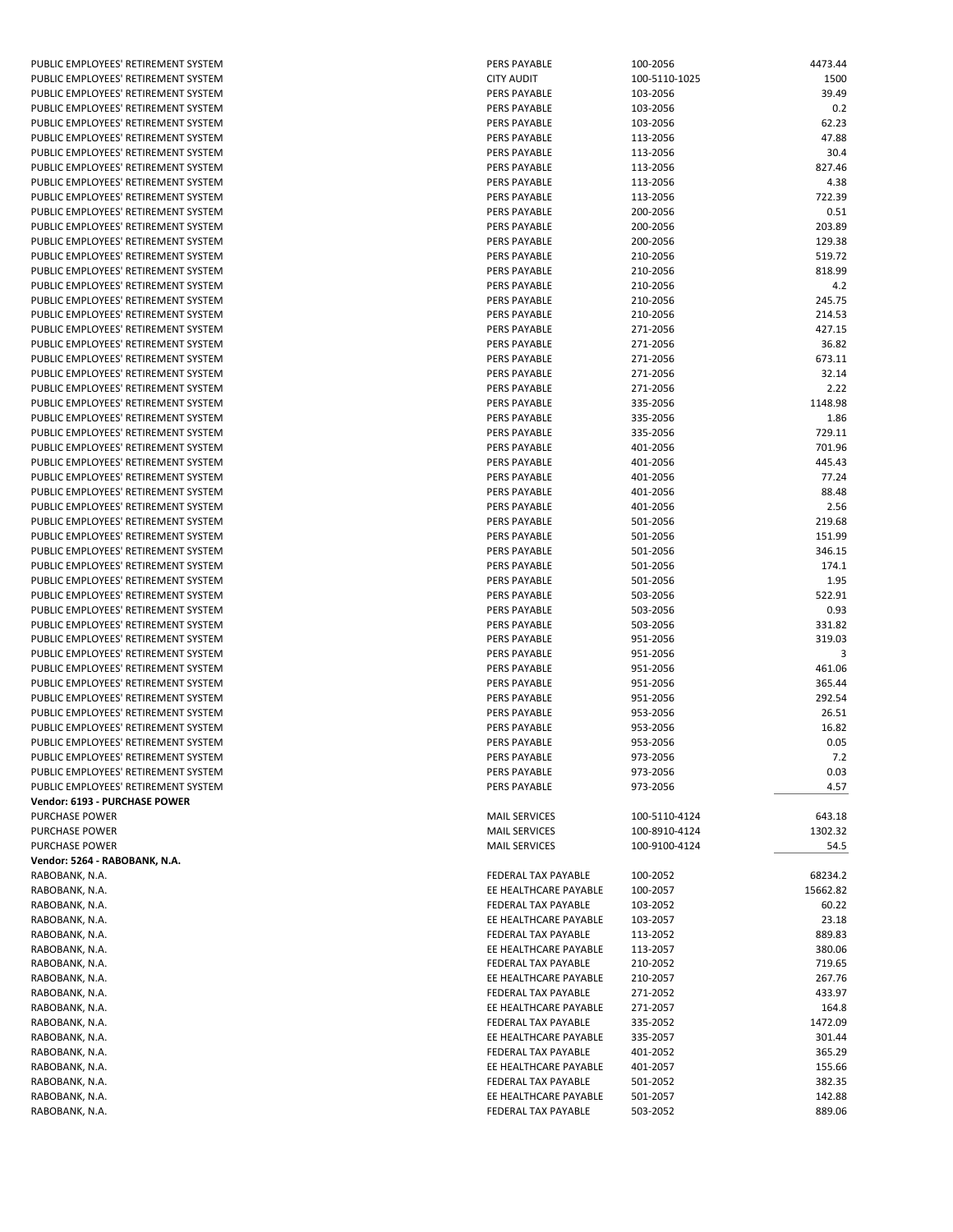| RABOBANK, N.A.                                                    | EE HEALTHCARE PAYABLE                   | 503-2057      | 159.44   |
|-------------------------------------------------------------------|-----------------------------------------|---------------|----------|
| RABOBANK, N.A.                                                    | FEDERAL TAX PAYABLE                     | 951-2052      | 700.12   |
| RABOBANK, N.A.                                                    | EE HEALTHCARE PAYABLE                   | 951-2057      | 283.86   |
| RABOBANK, N.A.                                                    | <b>FEDERAL TAX PAYABLE</b>              | 953-2052      | 6.96     |
| RABOBANK, N.A.                                                    | EE HEALTHCARE PAYABLE                   | 953-2057      | 1.48     |
| Vendor: 4449 - REED & GRAHAM                                      |                                         |               |          |
| <b>REED &amp; GRAHAM</b>                                          | <b>REFUSE DISPOSAL</b>                  | 210-8110-2068 | 551.72   |
| Vendor: 4452 - RYAN L. RIDER                                      |                                         |               |          |
| RYAN L. RIDER                                                     | SUBCONTRACTED WORK - CV R 100-8110-2073 |               | 2600     |
| Vendor: 3307 - SAME DAY SHRED                                     |                                         |               |          |
| SAME DAY SHRED                                                    | <b>OTHER EXPENSE</b>                    | 100-6110-2078 | 45       |
|                                                                   |                                         |               |          |
| Vendor: 9104 - SCHAAF & WHEELER, CONSULTING CIVIL ENGINEERS, INC. |                                         |               |          |
| SCHAAF & WHEELER, CONSULTING CIVIL EN                             | CAPITAL IMPROVEMENT                     | 401-8910-9558 | 787.5    |
| Vendor: 8273 - SMILE BUSINESS PRODUCTS, INC.                      |                                         |               |          |
| SMILE BUSINESS PRODUCTS, INC.                                     | <b>COPIER SERVICES</b>                  | 100-5110-2044 | 158.37   |
| Vendor: 3290 - SOCIETY FOR THE PREVENTION OF CRUELTY TO ANIMALS   |                                         |               |          |
| SOCIETY FOR THE PREVENTION OF CRUELT                              | SUBCONTRACTED WORK                      | 100-6160-2073 | 3912     |
| Vendor: 3319 - STAPLES ADVANTAGE                                  |                                         |               |          |
| STAPLES ADVANTAGE                                                 | DEPARTMENT CONSUMABLES 100-5110-3095    |               | 28.28    |
| STAPLES ADVANTAGE                                                 | DEPARTMENT CONSUMABLES 100-6110-3095    |               | 97.21    |
| STAPLES ADVANTAGE                                                 | DEPARTMENT CONSUMABLES 401-8610-3095    |               | 30.39    |
| Vendor: 5144 - STATE OF CALIFORNIA                                |                                         |               |          |
| <b>STATE OF CALIFORNIA</b>                                        | STATE TAX PAYABLE                       | 100-2053      | 26211.11 |
| <b>STATE OF CALIFORNIA</b>                                        | STATE TAX PAYABLE                       | 103-2053      | 17.61    |
| STATE OF CALIFORNIA                                               | STATE TAX PAYABLE                       | 113-2053      | 295.15   |
| <b>STATE OF CALIFORNIA</b>                                        | STATE TAX PAYABLE                       | 210-2053      | 233.18   |
| STATE OF CALIFORNIA                                               | STATE TAX PAYABLE                       | 271-2053      | 135.81   |
| STATE OF CALIFORNIA                                               | STATE TAX PAYABLE                       | 335-2053      | 487.25   |
| STATE OF CALIFORNIA                                               | STATE TAX PAYABLE                       | 401-2053      | 97.28    |
|                                                                   |                                         |               |          |
| STATE OF CALIFORNIA                                               | STATE TAX PAYABLE                       | 501-2053      | 79.01    |
| STATE OF CALIFORNIA                                               | STATE TAX PAYABLE                       | 503-2053      | 200.75   |
| STATE OF CALIFORNIA                                               | STATE TAX PAYABLE                       | 951-2053      | 213.54   |
| STATE OF CALIFORNIA                                               | STATE TAX PAYABLE                       | 953-2053      | 2.68     |
| Vendor: 9409 - STURDY OIL COMPANY                                 |                                         |               |          |
| <b>STURDY OIL COMPANY</b>                                         | <b>VEHICLE FUEL</b>                     | 501-8520-6145 | 5239.01  |
| Vendor: 5475 - TERRYBERRY                                         |                                         |               |          |
| TERRYBERRY                                                        | <b>EMPLOYEE RECOGNITION</b>             | 100-2031-1037 | 425.73   |
| TERRYBERRY                                                        | <b>EMPLOYEE RECOGNITION</b>             | 100-2031-1037 | 78.05    |
| Vendor: 6324 - The Home Depot Pro                                 |                                         |               |          |
| The Home Depot Pro                                                | DEPT CONSUMABLES - CV RESF100-8110-3095 |               | 340.31   |
| The Home Depot Pro                                                | JANITORIAL SUPPLIES                     | 100-9100-3093 | 94.06    |
| The Home Depot Pro                                                | <b>JANITORIAL SUPPLIES</b>              | 100-9105-3093 | 603.99   |
| The Home Depot Pro                                                | JANITORIAL SUPPLIES                     | 100-9105-3093 | $-54.3$  |
| The Home Depot Pro                                                | JANITORIAL SUPPLIES                     | 100-9105-3093 | 54.19    |
| The Home Depot Pro                                                | <b>JANITORIAL SUPPLIES</b>              | 100-9105-3093 | 48.62    |
| Vendor: 9461 - TILTHOUSE LLC                                      |                                         |               |          |
|                                                                   |                                         |               |          |
| TILTHOUSE LLC                                                     | DEPT CONSUMABLES - CV RESF100-8110-3095 |               | 13294    |
| TILTHOUSE LLC                                                     | DEPT CONSUMABLES - CV RESF100-8110-3095 |               | 13380    |
| Vendor: 3515 - TRI-COUNTY FIRE PROTECTION                         |                                         |               |          |
| TRI-COUNTY FIRE PROTECTION                                        | SUBCONTRACTED WORK                      | 100-8310-2073 | 187.61   |
| Vendor: 8755 - TRUST TWO - CORONA 1997 TRUST                      |                                         |               |          |
| TRUST TWO - CORONA 1997 TRUST                                     | SATELLITE OFFICE                        | 100-7410-4207 | 2730     |
| Vendor: 6197 - U.S. BANK EQUIPMENT FINANCE                        |                                         |               |          |
| U.S. BANK EQUIPMENT FINANCE                                       | PRINCIPAL-LEASE                         | 100-6110-9602 | 506.08   |
| U.S. BANK EQUIPMENT FINANCE                                       | <b>INTEREST-COPIER LEASE</b>            | 100-6110-9605 | 11.92    |
| U.S. BANK EQUIPMENT FINANCE                                       | <b>COPIER SERVICES</b>                  | 100-7410-2044 | 197.31   |
| U.S. BANK EQUIPMENT FINANCE                                       | <b>COPIER SERVICES</b>                  | 100-9200-2044 | 311.75   |
| Vendor: 3544 - UNDERGROUND SERVICE ALERT                          |                                         |               |          |
| UNDERGROUND SERVICE ALERT                                         | DUES AND MEMBERSHIPS                    | 951-8820-4122 | 761.48   |
| Vendor: 4271 - URETSKY SECURITY                                   |                                         |               |          |
| <b>URETSKY SECURITY</b>                                           | BACKGROUND INVESTIGATION 100-9310-1027  |               | 20       |
|                                                                   |                                         |               |          |
| Vendor: 7679 - USA TOWING INC.                                    |                                         |               |          |
| USA TOWING INC.                                                   | OTHER EXPENSE                           | 100-6110-2078 | 200      |
| USA TOWING INC.                                                   | OTHER EXPENSE                           | 100-6110-2078 | 200      |
| USA TOWING INC.                                                   | OTHER EXPENSE                           | 100-6110-2078 | 200      |
| USA TOWING INC.                                                   | OTHER EXPENSE                           | 100-6110-2078 | 230      |
| USA TOWING INC.                                                   | OTHER EXPENSE                           | 100-6110-2078 | 230      |
| USA TOWING INC.                                                   | OTHER EXPENSE                           | 100-6110-2078 | 460      |
| Vendor: 6671 - VERIZON WIRELESS                                   |                                         |               |          |
| <b>VERIZON WIRELESS</b>                                           | DEPARTMENT CONSUMABLES 100-8310-3095    |               | 55.81    |
| <b>VERIZON WIRELESS</b>                                           | DEPARTMENT CONSUMABLES 100-8420-3095    |               | 55.81    |
| <b>VERIZON WIRELESS</b>                                           | DEPARTMENT CONSUMABLES 100-8420-3095    |               | 55.81    |
| <b>VERIZON WIRELESS</b>                                           | DEPARTMENT CONSUMABLES 100-8420-3095    |               | 13.95    |
|                                                                   |                                         |               |          |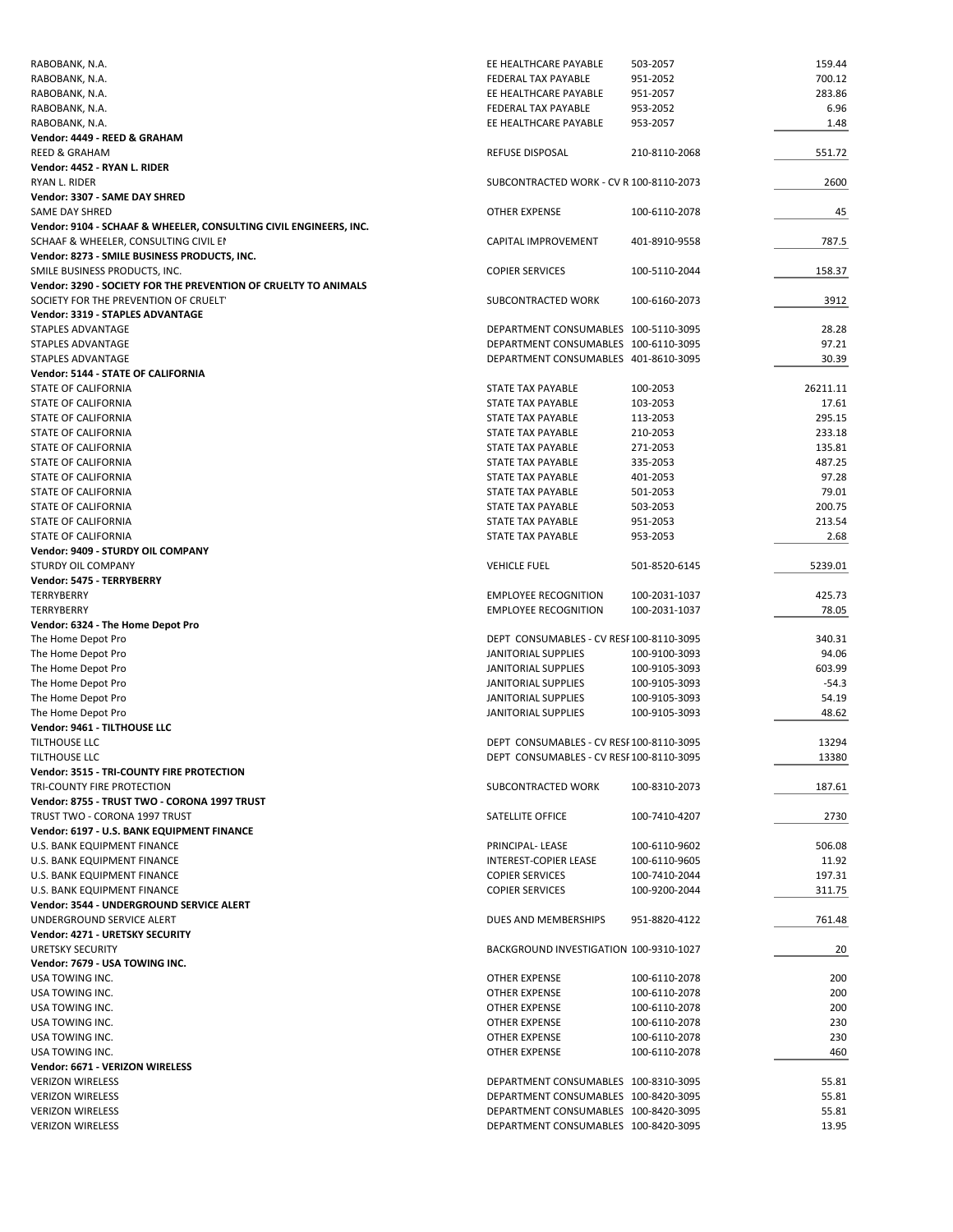| <b>VERIZON WIRELESS</b><br>DEPARTMENT CONSUMABLES 100-8910-3095<br><b>VERIZON WIRELESS</b><br>DEPARTMENT CONSUMABLES 100-8910-3095<br><b>VERIZON WIRELESS</b><br>DEPARTMENT CONSUMABLES 100-8910-3095<br>8.58<br><b>VERIZON WIRELESS</b><br>DEPARTMENT EQUIPMENT<br>100-8910-8187<br>DEPARTMENT EQUIPMENT<br>29.43<br><b>VERIZON WIRELESS</b><br>100-8910-8187<br>13.95<br>DEPARTMENT CONSUMABLES 113-8730-3095<br><b>VERIZON WIRELESS</b><br><b>VERIZON WIRELESS</b><br>DEPARTMENT CONSUMABLES 113-8730-3095<br>55.81<br>DEPARTMENT CONSUMABLES 113-8730-3095<br><b>VERIZON WIRELESS</b><br><b>VERIZON WIRELESS</b><br>DEPARTMENT CONSUMABLES 113-8730-3095<br>DEPARTMENT CONSUMABLES 210-8110-3095<br><b>VERIZON WIRELESS</b><br><b>VERIZON WIRELESS</b><br>DEPARTMENT CONSUMABLES 210-8110-3095<br>DEPARTMENT CONSUMABLES 210-8110-3095<br><b>VERIZON WIRELESS</b><br><b>VERIZON WIRELESS</b><br>DEPARTMENT CONSUMABLES 210-8110-3095<br>55.81<br><b>VERIZON WIRELESS</b><br><b>CONSUMABLES</b><br>271-8110-3095<br><b>VERIZON WIRELESS</b><br>DEPARTMENT CONSUMABLES 401-8620-3095<br><b>VERIZON WIRELESS</b><br>DEPARTMENT CONSUMABLES 401-8620-3095 | <b>VERIZON WIRELESS</b><br><b>VERIZON WIRELESS</b> | DEPARTMENT CONSUMABLES 401-8620-3095<br>DEPARTMENT CONSUMABLES 401-8620-3095 | 55.81<br>55.81 |
|-----------------------------------------------------------------------------------------------------------------------------------------------------------------------------------------------------------------------------------------------------------------------------------------------------------------------------------------------------------------------------------------------------------------------------------------------------------------------------------------------------------------------------------------------------------------------------------------------------------------------------------------------------------------------------------------------------------------------------------------------------------------------------------------------------------------------------------------------------------------------------------------------------------------------------------------------------------------------------------------------------------------------------------------------------------------------------------------------------------------------------------------------------------|----------------------------------------------------|------------------------------------------------------------------------------|----------------|
|                                                                                                                                                                                                                                                                                                                                                                                                                                                                                                                                                                                                                                                                                                                                                                                                                                                                                                                                                                                                                                                                                                                                                           |                                                    |                                                                              | 13.95          |
|                                                                                                                                                                                                                                                                                                                                                                                                                                                                                                                                                                                                                                                                                                                                                                                                                                                                                                                                                                                                                                                                                                                                                           |                                                    |                                                                              | 27.91          |
|                                                                                                                                                                                                                                                                                                                                                                                                                                                                                                                                                                                                                                                                                                                                                                                                                                                                                                                                                                                                                                                                                                                                                           |                                                    |                                                                              | 55.81          |
|                                                                                                                                                                                                                                                                                                                                                                                                                                                                                                                                                                                                                                                                                                                                                                                                                                                                                                                                                                                                                                                                                                                                                           |                                                    |                                                                              | 55.81          |
|                                                                                                                                                                                                                                                                                                                                                                                                                                                                                                                                                                                                                                                                                                                                                                                                                                                                                                                                                                                                                                                                                                                                                           |                                                    |                                                                              | 55.81          |
|                                                                                                                                                                                                                                                                                                                                                                                                                                                                                                                                                                                                                                                                                                                                                                                                                                                                                                                                                                                                                                                                                                                                                           |                                                    |                                                                              | 13.95          |
|                                                                                                                                                                                                                                                                                                                                                                                                                                                                                                                                                                                                                                                                                                                                                                                                                                                                                                                                                                                                                                                                                                                                                           |                                                    |                                                                              | 55.81          |
|                                                                                                                                                                                                                                                                                                                                                                                                                                                                                                                                                                                                                                                                                                                                                                                                                                                                                                                                                                                                                                                                                                                                                           |                                                    |                                                                              | 55.81          |
|                                                                                                                                                                                                                                                                                                                                                                                                                                                                                                                                                                                                                                                                                                                                                                                                                                                                                                                                                                                                                                                                                                                                                           |                                                    |                                                                              |                |
|                                                                                                                                                                                                                                                                                                                                                                                                                                                                                                                                                                                                                                                                                                                                                                                                                                                                                                                                                                                                                                                                                                                                                           |                                                    |                                                                              |                |
|                                                                                                                                                                                                                                                                                                                                                                                                                                                                                                                                                                                                                                                                                                                                                                                                                                                                                                                                                                                                                                                                                                                                                           |                                                    |                                                                              |                |
|                                                                                                                                                                                                                                                                                                                                                                                                                                                                                                                                                                                                                                                                                                                                                                                                                                                                                                                                                                                                                                                                                                                                                           |                                                    |                                                                              |                |
|                                                                                                                                                                                                                                                                                                                                                                                                                                                                                                                                                                                                                                                                                                                                                                                                                                                                                                                                                                                                                                                                                                                                                           |                                                    |                                                                              | 120.99         |
|                                                                                                                                                                                                                                                                                                                                                                                                                                                                                                                                                                                                                                                                                                                                                                                                                                                                                                                                                                                                                                                                                                                                                           |                                                    |                                                                              | 55.81          |
|                                                                                                                                                                                                                                                                                                                                                                                                                                                                                                                                                                                                                                                                                                                                                                                                                                                                                                                                                                                                                                                                                                                                                           |                                                    |                                                                              | 55.81          |

### **Fund Summary**

| Fund                                  |                                 | <b>Payment Amount</b> |
|---------------------------------------|---------------------------------|-----------------------|
| 100 - GENERAL FUND                    |                                 | 370530.88             |
| 103 - LAGUNA GRANDE PKG FUND          |                                 | 295.71                |
| 113 - POMA & DMDC FUND                |                                 | 29812.46              |
| 200 - CDBG FUND                       |                                 | 333.78                |
| 210 - STREETS FUND                    |                                 | 93958.5               |
| 212 - TRANSPORTATION CAPITAL PROJECTS |                                 | 11237.77              |
| 271 - STORMWATER FUND                 |                                 | 19101.38              |
| 335 - ESCA (FORA)                     |                                 | 4140.73               |
| 347 - SOLAR PANELS                    |                                 | 136.56                |
| 348 - CUTINO PARK IMPRVMTS            |                                 | 8258.43               |
| 401 - WATER FUND                      |                                 | 5497.32               |
| 501 - EQUIPMT MAINT FUND              |                                 | 32153.04              |
| 503 - MIS FUND                        |                                 | 7790.51               |
| 601 - EXPEND TRUST FUND               |                                 | 7093                  |
| 951 - SAN, DISTRICT GEN, FUND         |                                 | 6535.75               |
| 953 - SAN, DISTRICT CAP, IMPROV       |                                 | 56791.34              |
| 973 - SA MERGED - LMIHF               |                                 | 11.8                  |
|                                       | <b>Account Summary</b>          |                       |
| <b>Account Number</b>                 | <b>Account Name</b>             | <b>Payment Amount</b> |
| 100-1010-4121                         | <b>MEETINGS &amp; TRAVEL</b>    | 1420                  |
| 100-2021-2063                         | PUBLISHING & LEGAL ADV          | 271.5                 |
| 100-2021-2075                         | <b>CONTRACT SERVICES</b>        | 6752.44               |
| 100-2021-4122                         | DUES AND MEMBERSHIPS            | 275                   |
| 100-2031-1030                         | CONSULTANT                      | 400                   |
| 100-2031-1037                         | <b>EMPLOYEE RECOGNITION</b>     | 503.78                |
| 100-2031-1038                         | <b>EMPLOYEE ASSISTANCE PI</b>   | 698.5                 |
| 100-2031-2064                         | PERSONNEL RECRUITMEN            | 640                   |
| 100-2052                              | <b>FEDERAL TAX PAYABLE</b>      | 68234.2               |
| 100-2053                              | <b>STATE TAX PAYABLE</b>        | 26211.11              |
| 100-2056                              | PERS PAYABLE                    | 111960.67             |
| 100-2057                              | EE HEALTHCARE PAYABLE           | 15662.82              |
| 100-2059                              | <b>GARNISHMENT PAYABLE</b>      | 1686.9                |
| 100-2060                              | DEFERRED COMP PAYABLI           | 30346.55              |
| 100-3010-1023                         | <b>LEGAL SERVICES - SPECIAL</b> | 742.5                 |
| 100-3657                              | <b>VARIANCE APPLI. FILING F</b> | 500                   |
| 100-5110-1025                         | <b>CITY AUDIT</b>               | 1500                  |
| 100-5110-1030                         | CONSULTANT                      | 3200                  |
| 100-5110-2044                         | <b>COPIER SERVICES</b>          | 771.37                |
| 100-5110-3095                         | DEPARTMENT CONSUMAI             | 53.92                 |
| 100-5110-4124                         | <b>MAIL SERVICES</b>            | 643.18                |
| 100-6110-2057                         | <b>PEST CONTROL</b>             | 150                   |
| 100-6110-2078                         | <b>OTHER EXPENSE</b>            | 2227.4                |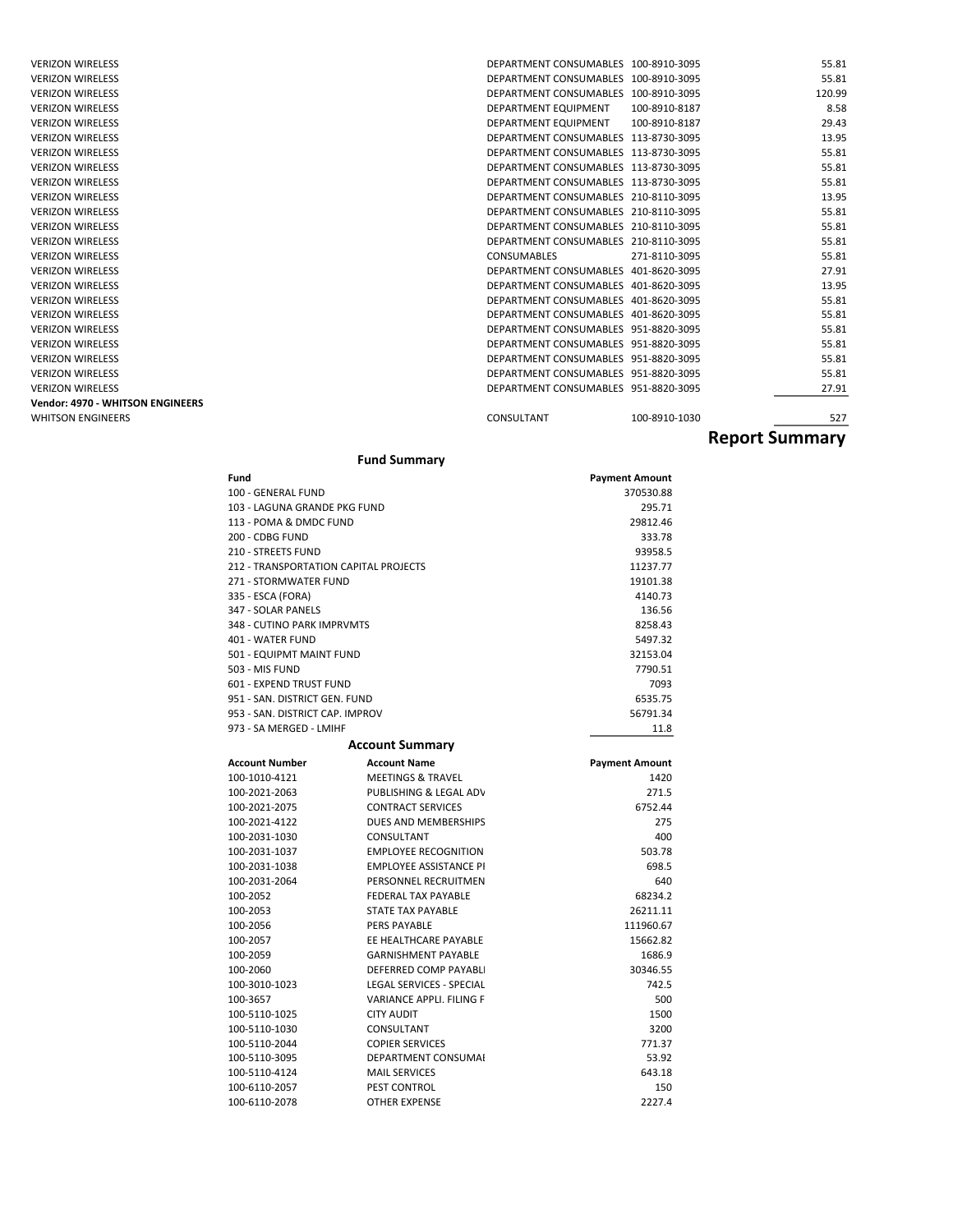| 100-6110-3095  | DEPARTMENT CONSUMAI          | 97.21                 |
|----------------|------------------------------|-----------------------|
| 100-6110-3102  | <b>COMPUTER SUPPLIES/SOF</b> | 214.6                 |
| 100-6110-8187  | DEPARTMENT EQUIPMENT         | 847.3                 |
| 100-6110-9602  | PRINCIPAL-LEASE              | 506.08                |
| 100-6110-9605  | <b>INTEREST-COPIER LEASE</b> | 11.92                 |
| 100-6120-2060  | <b>BLOOD ALCOHOL</b>         | 31                    |
| 100-6120-3096  | CSA74 APPROVED MEDIC/        | 99                    |
| 100-6160-2073  | SUBCONTRACTED WORK           | 3912                  |
| 100-6610-2043  | <b>TEMPORARY CONTRACT S</b>  | 440                   |
|                | UNIFORM SERVICE/LAUNI        |                       |
| 100-6640-2049  |                              | 735.85                |
| 100-6640-3095  | DEPARTMENT CONSUMAI          | 46.09                 |
| 100-6640-3096  | <b>CSA 74 PURCHASES</b>      | 329.11                |
| 100-6640-8187  | DEPARTMENT EQUIPMENT         | 739.89                |
|                | <b>Account Summary</b>       |                       |
| Account Number | <b>Account Name</b>          | <b>Payment Amount</b> |
| 100-7410-2044  | <b>COPIER SERVICES</b>       | 197.31                |
| 100-7410-4207  | SATELLITE OFFICE             | 2730                  |
| 100-8110-1030  | CONSULTANT - CV RESPOI       | 750                   |
| 100-8110-2073  | SUBCONTRACTED WORK -         | 4507.99               |
| 100-8110-3095  | DEPT CONSUMABLES - CV        | 48284.37              |
| 100-8310-2049  | UNIFORM SERVICE / LAUN       | 169.71                |
| 100-8310-2073  | SUBCONTRACTED WORK           | 1517.94               |
| 100-8310-3095  | DEPARTMENT CONSUMAI          | 2218.19               |
| 100-8310-5133  | <b>WATER</b>                 | 615.45                |
| 100-8410-2049  | UNIFORM SERVICE/LAUNI        | 33.74                 |
| 100-8420-2049  |                              | 105.43                |
|                | UNIFORM SERVICE/LAUNI        |                       |
| 100-8420-2073  | SUBCONTRACTED WORK           | 130.36                |
| 100-8420-3095  | DEPARTMENT CONSUMAI          | 195.03                |
| 100-8420-9602  | <b>LEASE PRINCIPAL</b>       | 1677.91               |
| 100-8420-9605  | <b>LEASE INTEREST</b>        | 92.89                 |
| 100-8440-2049  | UNIFORM SERVICE / LAUN       | 63.22                 |
| 100-8440-3095  | DEPARTMENT CONSUMAL          | 1175.73               |
| 100-8440-5133  | <b>WATER</b>                 | 10321.75              |
| 100-8450-2049  | UNIFORM SERVICE / LAUN       | 33.74                 |
| 100-8910-1030  | CONSULTANT                   | 9367                  |
| 100-8910-3095  | DEPARTMENT CONSUMAL          | 232.61                |
| 100-8910-4124  | <b>MAIL SERVICES</b>         | 1302.32               |
| 100-8910-8187  | DEPARTMENT EQUIPMENT         | 38.01                 |
| 100-9100-2073  | SUBCONTRACTED WORK           | 385                   |
| 100-9100-3093  | JANITORIAL SUPPLIES          | 94.06                 |
| 100-9100-4124  | <b>MAIL SERVICES</b>         | 54.5                  |
| 100-9105-2049  | UNIFORM SERVICE/LAUNI        | 390.48                |
| 100-9105-3093  | <b>JANITORIAL SUPPLIES</b>   | 652.5                 |
| 100-9200-2044  |                              | 311.75                |
|                | <b>COPIER SERVICES</b>       |                       |
| 100-9310-1027  | <b>BACKGROUND INVESTIGA</b>  | 20                    |
| 103-2052       | FEDERAL TAX PAYABLE          | 60.22                 |
| 103-2053       | STATE TAX PAYABLE            | 17.61                 |
| 103-2056       | PERS PAYABLE                 | 101.92                |
| 103-2057       | EE HEALTHCARE PAYABLE        | 23.18                 |
| 103-2060       | DEFERRED COMP PAYABLI        | 71.68                 |
| 103-8710-2049  | UNIFORM SERVICE/LAUNI        | 21.1                  |
| 113-2052       | FEDERAL TAX PAYABLE          | 889.83                |
| 113-2053       | STATE TAX PAYABLE            | 295.15                |
| 113-2056       | PERS PAYABLE                 | 1632.51               |
| 113-2057       | EE HEALTHCARE PAYABLE        | 380.06                |
| 113-2060       | DEFERRED COMP PAYABLI        | 265.67                |
| 113-3604       | POMA REVENUE                 | 2372.68               |
| 113-8730-2049  | UNIFORM SERVICE / LAUN       | 484.64                |
| 113-8730-2073  | SUBCONTRACTED WORK           | 20231.65              |
| 113-8730-3095  | DEPARTMENT CONSUMAI          | 3227.43               |
| 113-8730-3107  |                              |                       |
|                | TOOLS & EQUIP - NOT BILI     | 32.84                 |
| 200-2056       | PERS PAYABLE                 | 333.78                |
| 210-2052       | FEDERAL TAX PAYABLE          | 719.65                |
| 210-2053       | STATE TAX PAYABLE            | 233.18                |
| 210-2056       | PERS PAYABLE                 | 1803.19               |
| 210-2057       | EE HEALTHCARE PAYABLE        | 267.76                |
| 210-2060       | DEFERRED COMP PAYABLI        | 648.79                |
| 210-8110-2049  | UNIFORM SERVICE/LAUNI        | 84.33                 |
|                |                              |                       |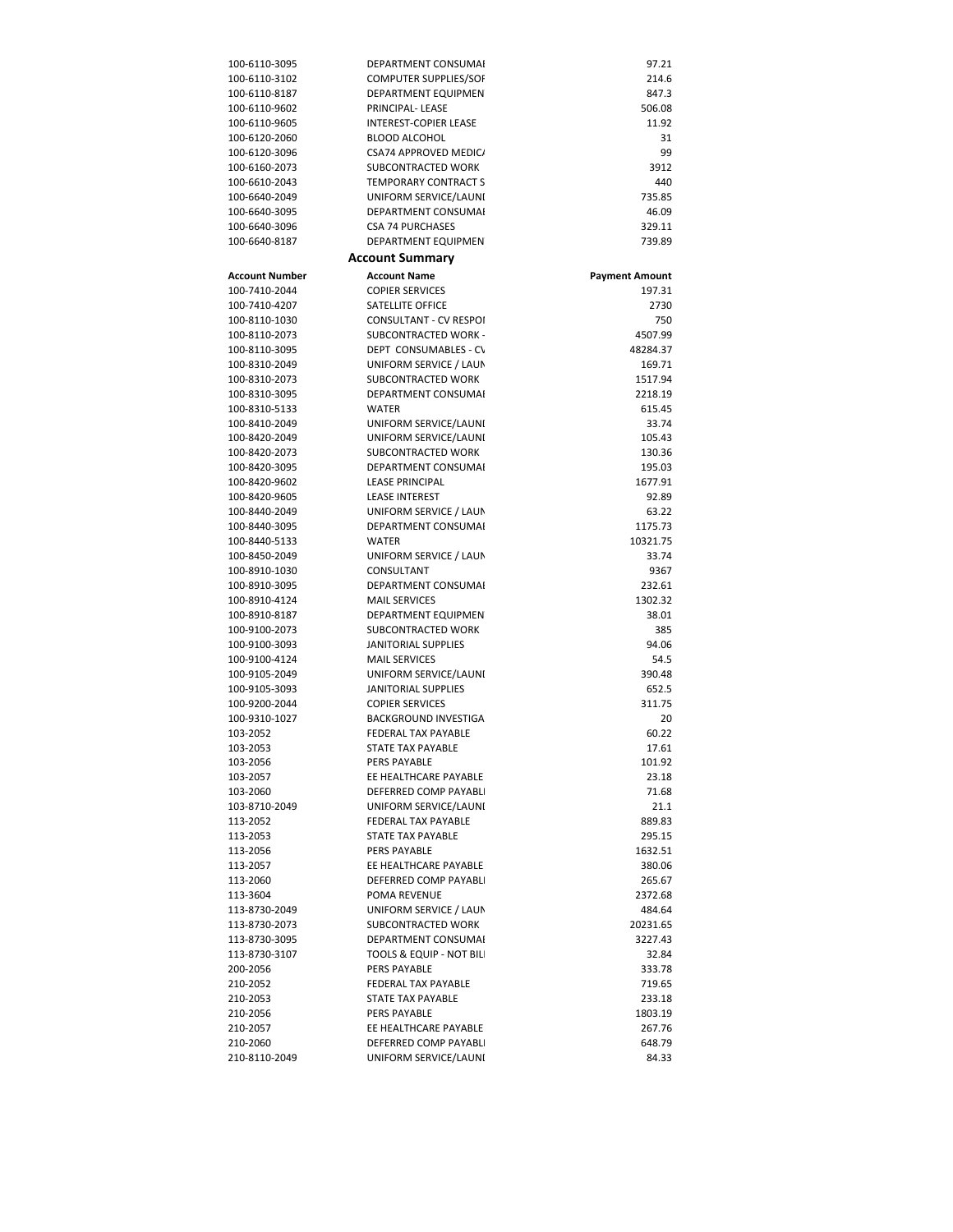| 210-8110-2068  | REFUSE DISPOSAL                   | 551.72                |
|----------------|-----------------------------------|-----------------------|
| 210-8110-2073  | SUBCONTRACTED WORK                | 66000                 |
| 210-8110-3095  | DEPARTMENT CONSUMAI               | 882.21                |
| 210-8110-9602  | PRINCIPAL-COPIER LEASE            | 6867.24               |
| 210-8110-9605  | <b>INTEREST EXPENSE</b>           | 689.05                |
|                | <b>Account Summary</b>            |                       |
|                |                                   |                       |
| Account Number | <b>Account Name</b>               | <b>Payment Amount</b> |
| 210-8210-2077  | <b>TRAFFIC SIGNAL MAINTEN</b>     | 5276.25               |
| 210-8210-9577  | <b>SB1 CAPITAL PROJECTS</b>       | 2435.98               |
| 210-8420-2049  | UNIFORM SERVICE/LAUNI             | 21.1                  |
| 210-8420-5133  | WATER                             | 7478.05               |
| 212-8920-9600  | <b>CONSTRUCTION IN PROGE</b>      | 11237.77              |
| 271-2052       | <b>FEDERAL TAX PAYABLE</b>        | 433.97                |
| 271-2053       | STATE TAX PAYABLE                 | 135.81                |
| 271-2056       | PERS PAYABLE                      | 1171.44               |
| 271-2057       | EE HEALTHCARE PAYABLE             | 164.8                 |
| 271-2060       | DEFERRED COMP PAYABLI             | 555.67                |
| 271-8110-2049  | UNIFORM SERVICE/LAUNI             | 84.33                 |
| 271-8110-3095  | CONSUMABLES                       | 229.52                |
| 271-8110-9602  | PAYMENT ON PRINCIPAL              | 14658.46              |
| 271-8110-9605  | <b>INTEREST EXPENSE</b>           | 1667.38               |
| 335-2052       | <b>FEDERAL TAX PAYABLE</b>        | 1472.09               |
| 335-2053       | STATE TAX PAYABLE                 | 487.25                |
| 335-2056       | PERS PAYABLE                      | 1879.95               |
| 335-2057       | EE HEALTHCARE PAYABLE             |                       |
|                |                                   | 301.44                |
| 347-8910-9539  | <b>SOLAR PANELS</b>               | 136.56                |
| 348-8910-9570  | <b>PARKS IMPROVEMENTS</b>         | 8258.43               |
| 401-2052       | FEDERAL TAX PAYABLE               | 365.29                |
| 401-2053       | <b>STATE TAX PAYABLE</b>          | 97.28                 |
| 401-2056       | PERS PAYABLE                      | 1315.67               |
| 401-2057       | EE HEALTHCARE PAYABLE             | 155.66                |
| 401-2060       | DEFERRED COMP PAYABLI             | 365.01                |
| 401-8610-3095  | DEPARTMENT CONSUMAI               | 30.39                 |
| 401-8620-2049  | UNIFORM SERVICE/LAUNI             | 84.33                 |
| 401-8620-2072  | <b>WATER SAMPLING</b>             | 78                    |
| 401-8620-3095  | DEPARTMENT CONSUMAI               | 264.74                |
| 401-8620-9602  | PAYMENT ON PRINCIPAL              | 1285.01               |
| 401-8620-9605  | <b>INTEREST EXPENSE</b>           | 71.14                 |
| 401-8910-9556  | <b>WATER TANK RECOATING</b>       | 597.3                 |
| 401-8910-9558  | CAPITAL IMPROVEMENT               | 787.5                 |
| 501-2052       | FEDERAL TAX PAYABLE               | 382.35                |
| 501-2053       | STATE TAX PAYABLE                 | 79.01                 |
| 501-2056       | PERS PAYABLE                      | 893.87                |
| 501-2057       | EE HEALTHCARE PAYABLE             | 142.88                |
|                |                                   |                       |
| 501-2060       | DEFERRED COMP PAYABLI             | 315.08                |
| 501-8510-2078  | OTHER EXPENSE                     | 134                   |
| 501-8520-2049  | UNIFORM SERVICE/LAUNI             | 84.33                 |
| 501-8520-6144  | <b>VEHICLE PARTS</b>              | 3520.98               |
| 501-8520-6145  | <b>VEHICLE FUEL</b>               | 5239.01               |
| 501-8520-6147  | <b>TIRES</b>                      | 2852.31               |
| 501-8520-6148  | <b>OUTSIDE REPAIRS</b>            | 13116.4               |
| 501-8520-6149  | <b>BODY REPAIR &amp; PAINTING</b> | 5392.82               |
| 503-2052       | FEDERAL TAX PAYABLE               | 889.06                |
| 503-2053       | STATE TAX PAYABLE                 | 200.75                |
| 503-2056       | PERS PAYABLE                      | 855.66                |
| 503-2057       | EE HEALTHCARE PAYABLE             | 159.44                |
| 503-2060       | DEFERRED COMP PAYABLI             | 1562.07               |
| 503-4010-3102  | <b>COMPUTER SUPPLIES/SOF</b>      | 293.75                |
| 503-4010-5132  | <b>TELEPHONE</b>                  | 3021.21               |
| 503-4010-5135  | MOBILE COMMUNICATIOI              | 808.57                |
| 601-2214       | <b>BAKEWELL - CAMPUS TOV</b>      | 7093                  |
| 951-2052       | FEDERAL TAX PAYABLE               | 700.12                |
| 951-2053       | STATE TAX PAYABLE                 | 213.54                |
| 951-2056       | PERS PAYABLE                      | 1441.07               |
| 951-2057       | EE HEALTHCARE PAYABLE             | 283.86                |
|                |                                   |                       |
|                | <b>Account Summary</b>            |                       |
| Account Number | <b>Account Name</b>               | <b>Payment Amount</b> |
| 951-2060       | DEFERRED COMP PAYABLI             | 458.73                |
| 951-8810-1030  | CONSULTANT                        | 1850                  |
| 951-8820-2049  | UNIFORM SERVICE / LAUN            | 122.59                |
| 951-8820-3095  | DEPARTMENT CONSUMAI               | 389.89                |
| 951-8820-4122  | DUES AND MEMBERSHIPS              | 761.48                |
| 951-8820-9602  | PRINCIPAL                         | 297.97                |
|                |                                   |                       |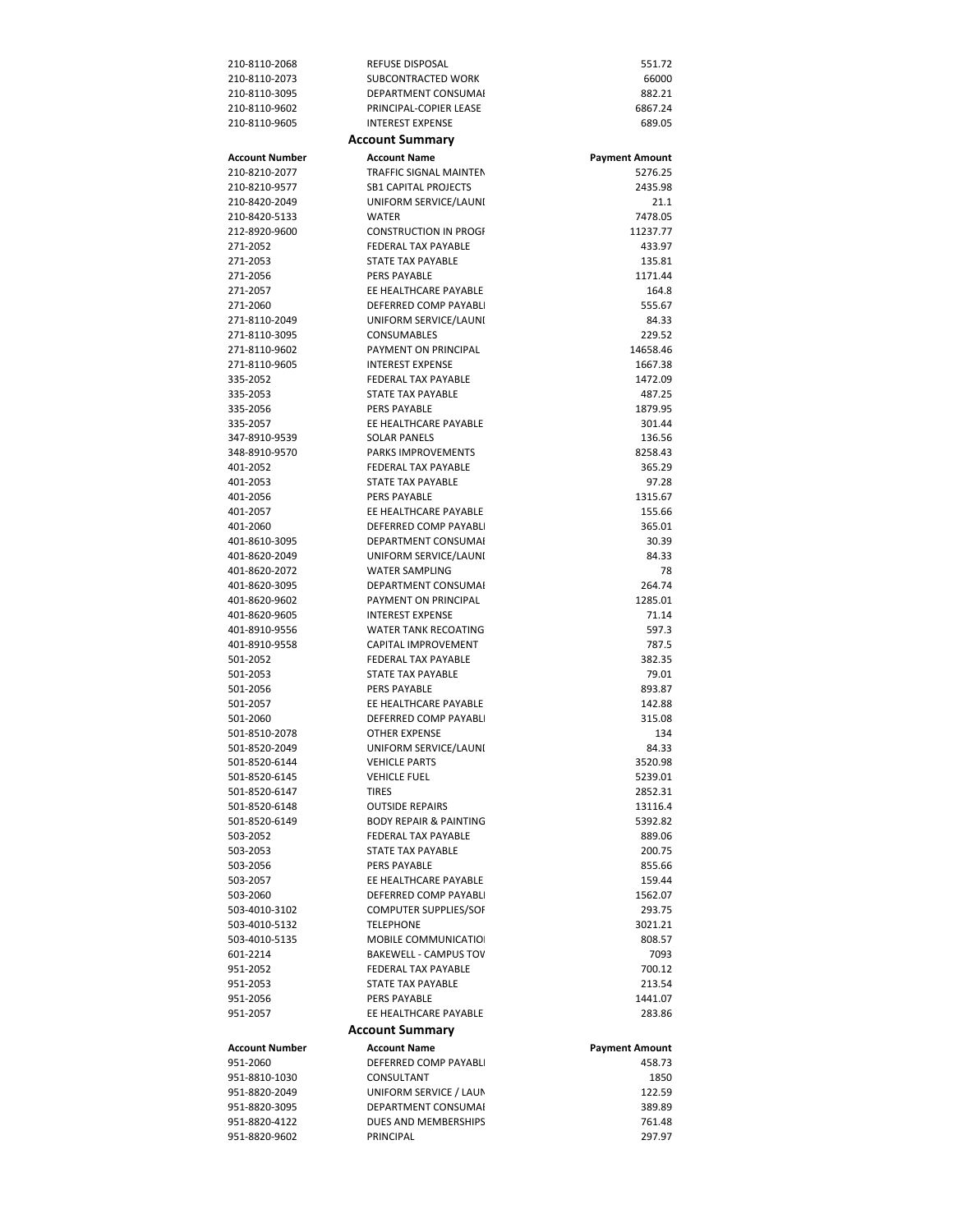| 951-8820-9605              | <b>INTEREST EXPENSE</b>        | 16.5                  |
|----------------------------|--------------------------------|-----------------------|
| 953-2052                   | <b>FEDERAL TAX PAYABLE</b>     | 6.96                  |
| 953-2053                   | <b>STATE TAX PAYABLE</b>       | 2.68                  |
| 953-2056                   | <b>PERS PAYABLE</b>            | 43.38                 |
| 953-2057                   | EE HEALTHCARE PAYABLE          | 1.48                  |
| 953-2060                   | DEFERRED COMP PAYABLI          | 2.24                  |
| 953-8820-9204              | <b>LIFT STATION UPGRADES</b>   | 840                   |
| 953-8820-9207              | <b>FREMONT BL SEWR MAIN</b>    | 105                   |
| 953-8820-9214              | DEL MONTE SWR MAIN RI          | 27485.32              |
| 953-8820-9218              | SEWER LINE REPLACEMEN          | 28304.28              |
| 973-2056                   | <b>PERS PAYABLE</b>            | 11.8                  |
|                            |                                |                       |
|                            | <b>Project Account Summary</b> |                       |
| <b>Project Account Key</b> |                                | <b>Payment Amount</b> |
| **None**                   |                                | 627575.58             |
| 1010 S & B                 |                                | 1300                  |
| 271EMP                     |                                | 229.52                |
| 5005010 AA                 |                                | 972.46                |
| 5005011 AA                 |                                | 358.58                |
| 5005012 AA                 |                                | 1067.35               |
| 5005014 AA                 |                                | 50.57                 |
| 5005015 AA                 |                                | 1036.44               |
| 5005060 AA                 |                                | 20491.16              |

5005060 AA 20491.16 20491.16 20491.16 20491.16 20491.16 20491.16 20491.16 20491.16 56CLST 597.3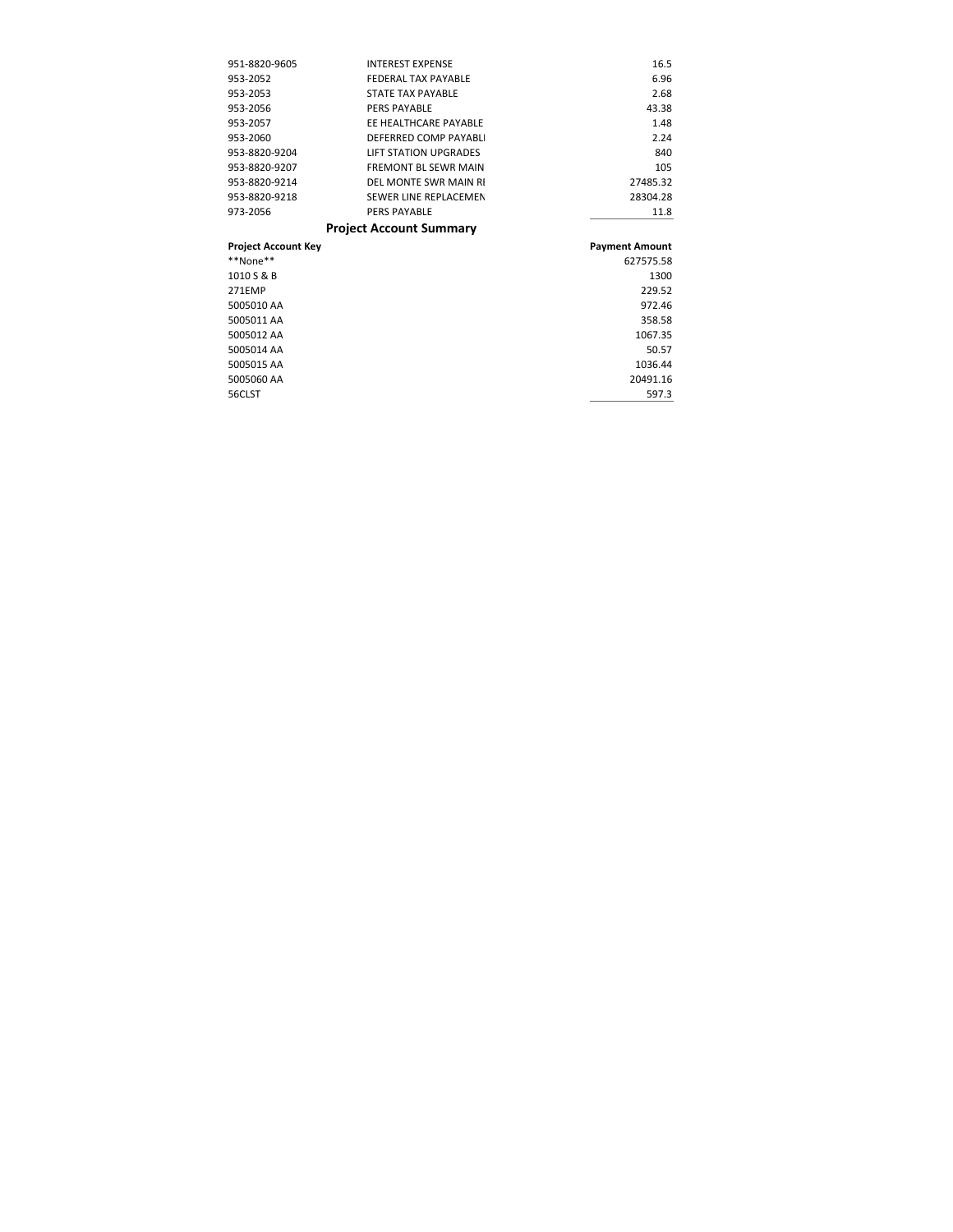**Fund: 100 - GENERAL FUND**

# **Distribution Report**

Seaside, CA Payroll Set: 01 Expense Range - Payment Range 08/22/2020-09/04/2020

**Amount**

| 100-1010-0001 | <b>SALARIES</b>              | 2,730.25   |
|---------------|------------------------------|------------|
| 100-2010-0001 | <b>SALARIES</b>              | 7,362.32   |
| 100-2010-0012 | VACATION/COMP TIME PAYOFF    | 9,202.90   |
| 100-2010-0018 | <b>AUTO ALLOWANCE</b>        | 200.00     |
| 100-2010-0020 | PART-TIME HOURLY WAGES       | 1,659.67   |
| 100-2021-0001 | <b>SALARIES</b>              | 6,567.92   |
| 100-2031-0001 | SALARIES                     | 8,732.37   |
| 100-2042-0020 | PART-TIME HOURLY WAGES       | 3,664.32   |
| 100-3010-0001 | SALARIES                     | 6,646.16   |
| 100-3010-0020 | PART-TIME HOURLY WAGES       | 2,059.02   |
| 100-5110-0001 | SALARIES                     | 16,088.44  |
| 100-5110-0020 | PART-TIME HOURLY             | 3,709.74   |
| 100-5110-0041 | <b>MEDICAL INSURANCE</b>     | 46.15      |
| 100-6110-0001 | SALARIES                     | 31,796.63  |
| 100-6110-0004 | UNIFORM ALLOWANCE            | 361.38     |
| 100-6110-1033 | <b>FITNESS PROGRAM</b>       | 45.00      |
| 100-6110-4121 | <b>MEETINGS &amp; TRAVEL</b> | 32.78      |
| 100-6120-0001 | SALARIES                     | 117,961.19 |
| 100-6120-0002 | <b>OVERTIME</b>              | 5,117.05   |
| 100-6120-0004 | UNIFORM ALLOWANCE            | 1,929.66   |
| 100-6120-1033 | <b>FITNESS PROGRAM</b>       | $-90.00$   |
| 100-6130-0001 | SALARIES                     | 33,063.12  |
| 100-6130-0002 | <b>OVERTIME</b>              | 4,625.10   |
| 100-6130-0004 | UNIFORM ALLOWANCE            | 74.76      |
| 100-6150-0001 | SALARIES                     | 3,297.31   |
| 100-6150-0004 | UNIFORM ALLOWANCE            | 36.00      |
| 100-6160-0001 | SALARIES                     | 2,518.28   |
| 100-6160-0004 | UNIFORM ALLOWANCE            | 36.00      |
| 100-6160-0041 | <b>MEDICAL INSURANCE</b>     | 46.15      |
| 100-6610-0001 | SALARIES                     | 1,348.92   |
| 100-6610-0020 | PART-TIME HOURLY WAGES       | 3,152.56   |
| 100-6640-0001 | SALARIES                     | 109,066.60 |
| 100-6640-0002 | <b>OVERTIME</b>              |            |
|               |                              | 14,926.09  |
| 100-6640-0003 | <b>HOLIDAY OVERTIME</b>      | 1,383.73   |
| 100-6640-0004 | UNIFORM ALLOWANCE            | 103.86     |
| 100-6640-0008 | OPER COMP DIV CHIEFS ST TIME | 4,064.71   |
| 100-6690-0001 | SALARIES - OES               | 5,101.59   |
| 100-6690-0002 | <b>OVERTIME - OES</b>        | 27,457.08  |
| 100-7110-0001 | SALARIES                     | 2,248.21   |
| 100-7110-0020 | PART-TIME HOURLY WAGES       | 1,107.12   |
| 100-7210-0001 | SALARIES                     | 10,042.90  |
| 100-7220-0001 | SALARIES                     | 2,819.09   |
| 100-7220-0004 | UNIFORM ALLOWANCE            | 184.82     |
| 100-7310-0001 | SALARIES                     | 3,582.94   |
| 100-7410-0001 | SALARIES                     | 43,943.08  |
| 100-7410-0010 | MANAGEMENT LEAVE PAYOFF      | 1,951.60   |
| 100-7410-0012 | VACATION/COMP TIME PAYOFF    | 8,031.98   |
| 100-7410-0020 | PART-TIME HOURLY             | 452.40     |
| 100-7410-0041 | MEDICAL INSURANCE            | 400.00     |
| 100-8110-8187 | DEPT EQUIPMENT - CV RESPONSE | 576.42     |
| 100-8310-0001 | SALARIES                     | 5,752.58   |
| 100-8310-0002 | <b>OVERTIME</b>              | 387.32     |
| 100-8310-0097 | UNALLOCATED PAGER            | 1,834.90   |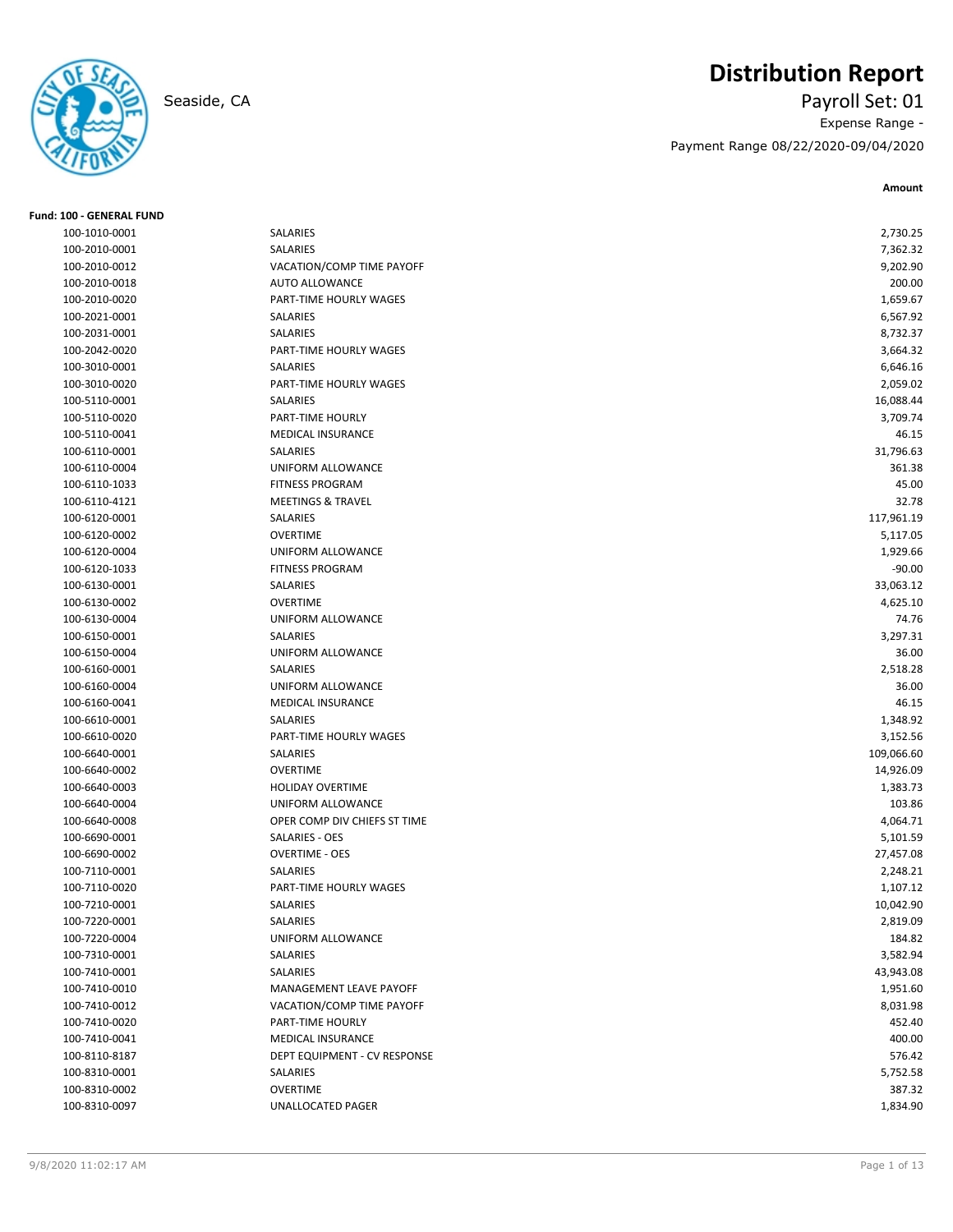#### **Distribution Report Expense Range: - Payment Range: 08/22/2020-09/04/2020**

|               |                        |                                          | Amount     |
|---------------|------------------------|------------------------------------------|------------|
| 100-8410-0001 | SALARIES               |                                          | 914.73     |
| 100-8420-0001 | <b>SALARIES</b>        |                                          | 5,740.03   |
| 100-8430-0001 | SALARIES               |                                          | 1,528.60   |
| 100-8440-0001 | SALARIES               |                                          | 3,369.89   |
| 100-8450-0001 | SALARIES               |                                          | 52.47      |
| 100-8910-0001 | SALARIES               |                                          | 21,353.39  |
| 100-9100-0001 | SALARIES               |                                          | 5,372.24   |
| 100-9100-0020 | PART-TIME HOURLY WAGES |                                          | 2,166.80   |
| 100-9105-0001 | <b>SALARIES</b>        |                                          | 2,028.03   |
| 100-9105-0020 | PART-TIME HOURLY WAGES |                                          | 3,548.71   |
| 100-9200-0020 | PART-TIME HOURLY WAGES |                                          | 1,046.39   |
| 100-9310-0001 | <b>SALARIES</b>        |                                          | 5,269.22   |
| 100-9310-0020 | PART-TIME HOURLY WAGES |                                          | 4,636.75   |
| 100-9320-0020 | PART-TIME HOURLY WAGES |                                          | 628.68     |
| 100-9340-0020 | PART-TIME HOURLY WAGES |                                          | 192.66     |
| 100-9400-0020 | PART-TIME HOURLY WAGES |                                          | 1,546.45   |
| 100-9500-0020 | PART-TIME HOURLY WAGES |                                          | 1,627.98   |
|               |                        | Fund 100 - GENERAL FUND Total: 11,370.68 | 580,463.19 |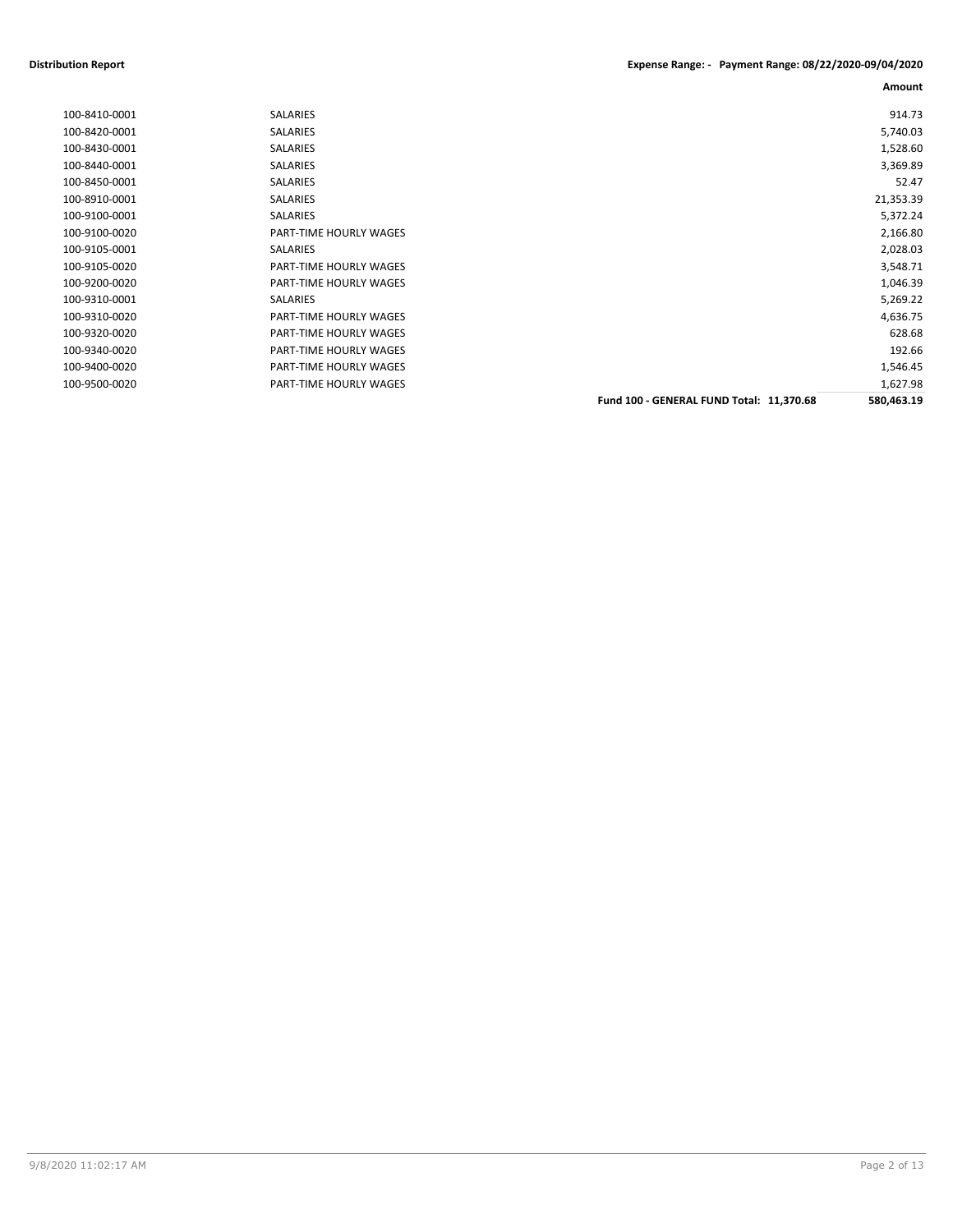**Fund: 103 - LAGUNA GRANDE PKG FUND**

103-8710-0001 SALARIES 966.12

**Fund 103 - LAGUNA GRANDE PKG FUND Total: 24.50 966.12**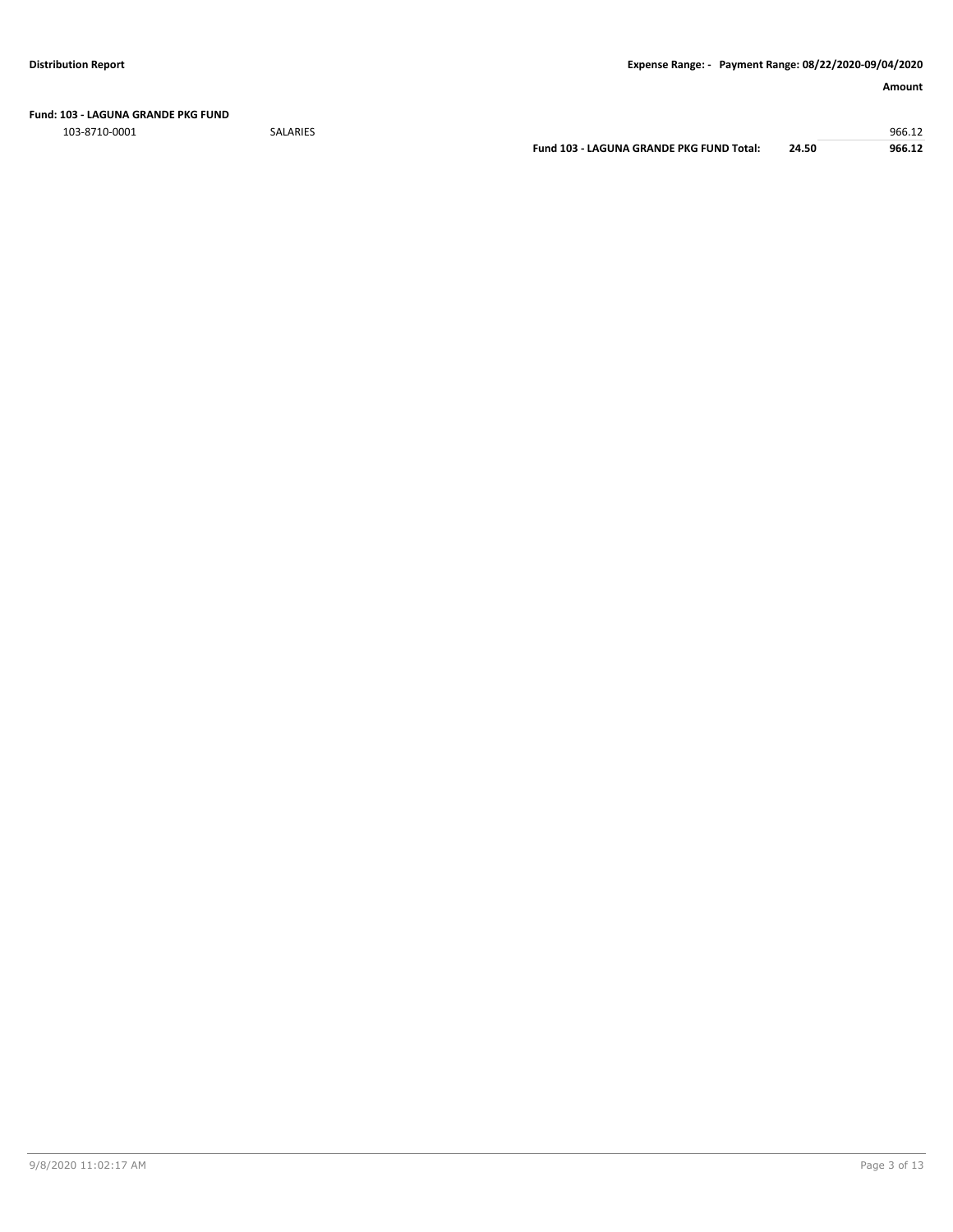| Fund: 113 - POMA & DMDC FUND |  |  |  |
|------------------------------|--|--|--|
|                              |  |  |  |

|               |                               | Fund 113 - POMA & DMDC FUND Total: | 391.50 | 13.774.41 |
|---------------|-------------------------------|------------------------------------|--------|-----------|
| 113-8730-0041 | MEDICAL INSURANCE             |                                    |        | 46.15     |
| 113-8730-0020 | <b>PART-TIME HOURLY WAGES</b> |                                    |        | 1,249.00  |
| 113-8730-0001 | SALARIES                      |                                    |        | 12,479.26 |
|               |                               |                                    |        |           |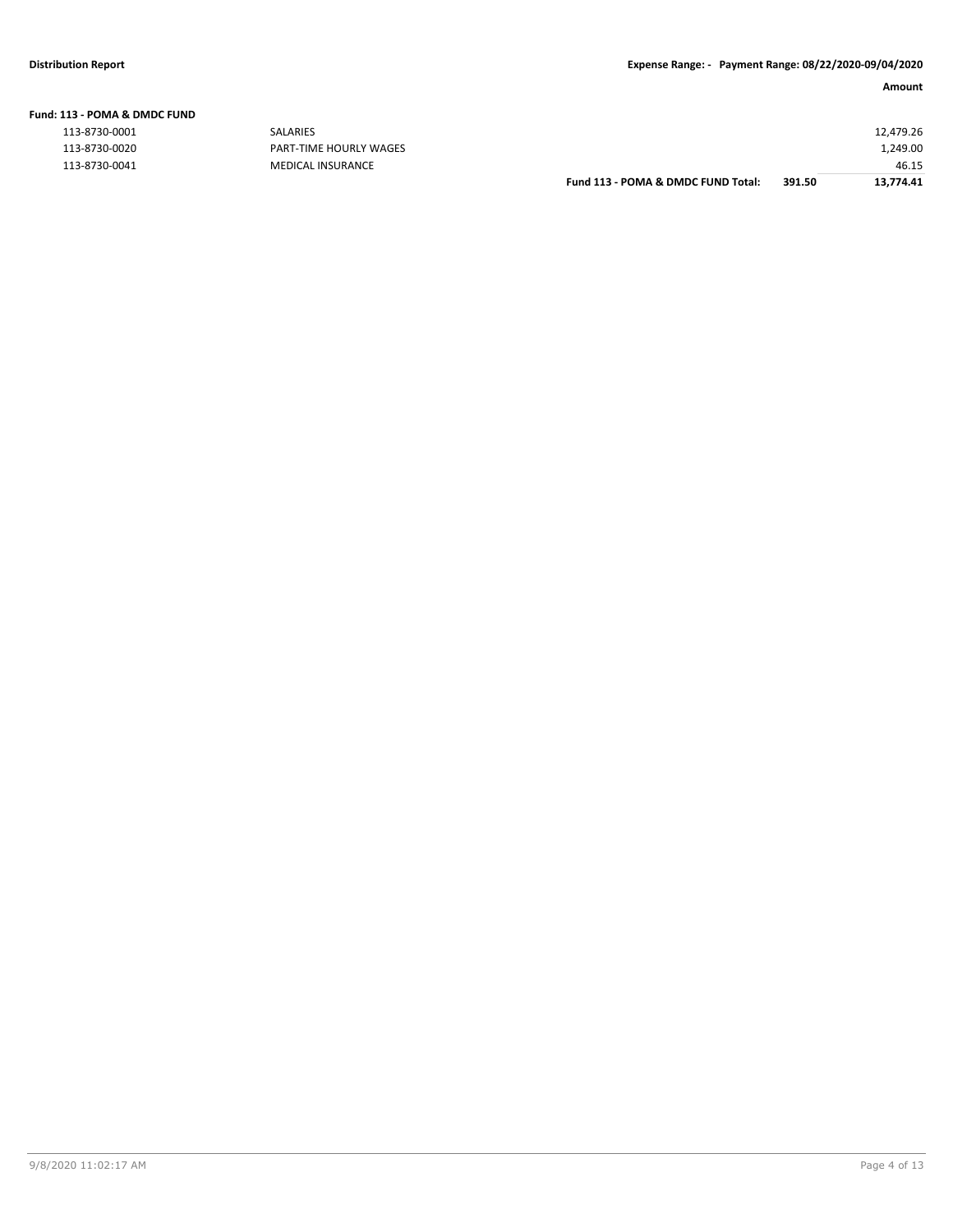#### **Fund: 210 - STREETS FUND**

**Amount**

| 210-8110-0001 | <b>SALARIES</b> |                                       |        | 8,884.11 |
|---------------|-----------------|---------------------------------------|--------|----------|
| 210-8110-0002 | <b>OVERTIME</b> |                                       |        | 94.41    |
| 210-8420-0001 | <b>SALARIES</b> |                                       |        | 820.13   |
|               |                 | <b>Fund 210 - STREETS FUND Total:</b> | 309.50 | 9,798.65 |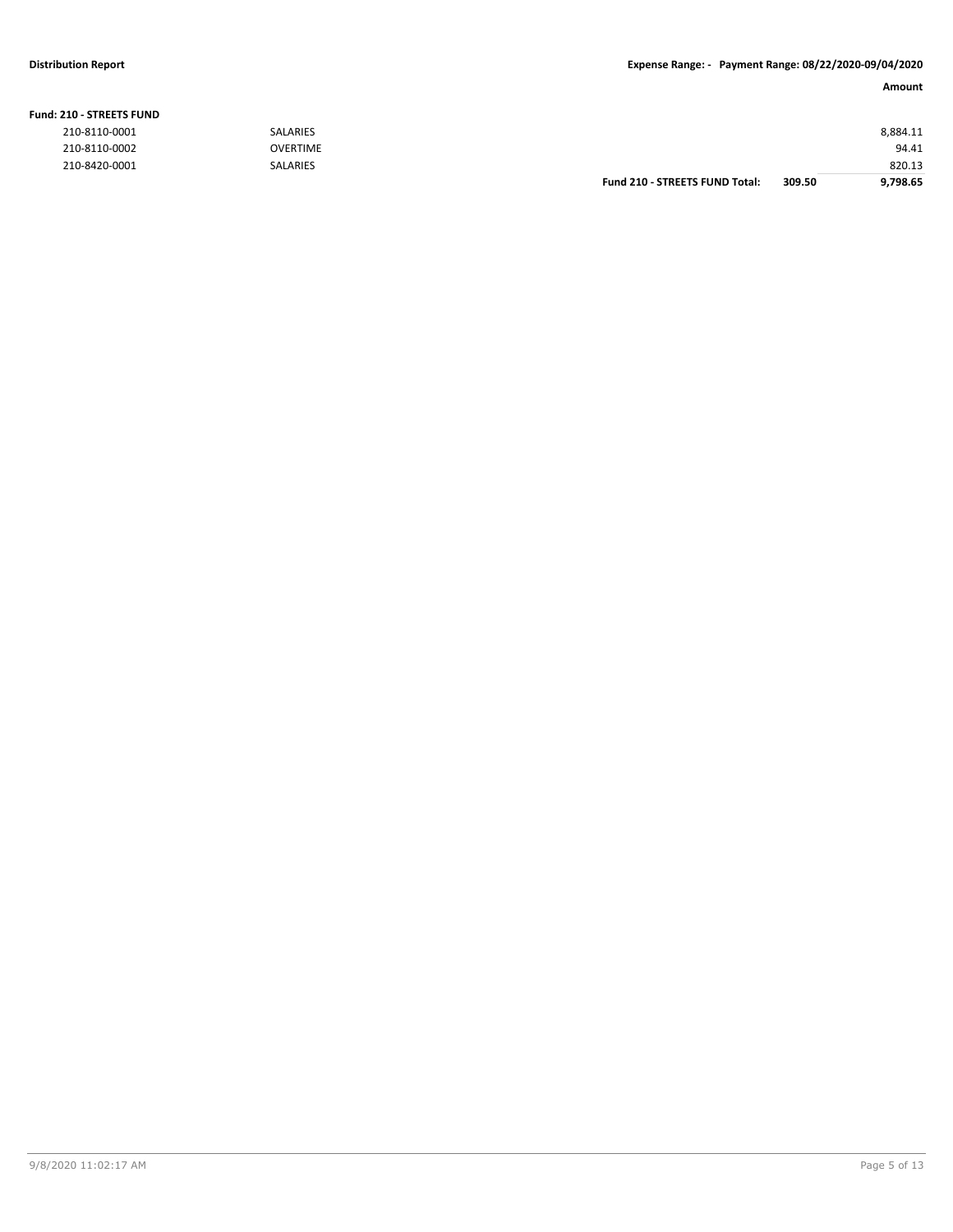**Fund: 271 - STORMWATER FUND** 271-8110-0001 SALARIES 6,516.90

**Fund 271 - STORMWATER FUND Total: 166.80 6,516.90**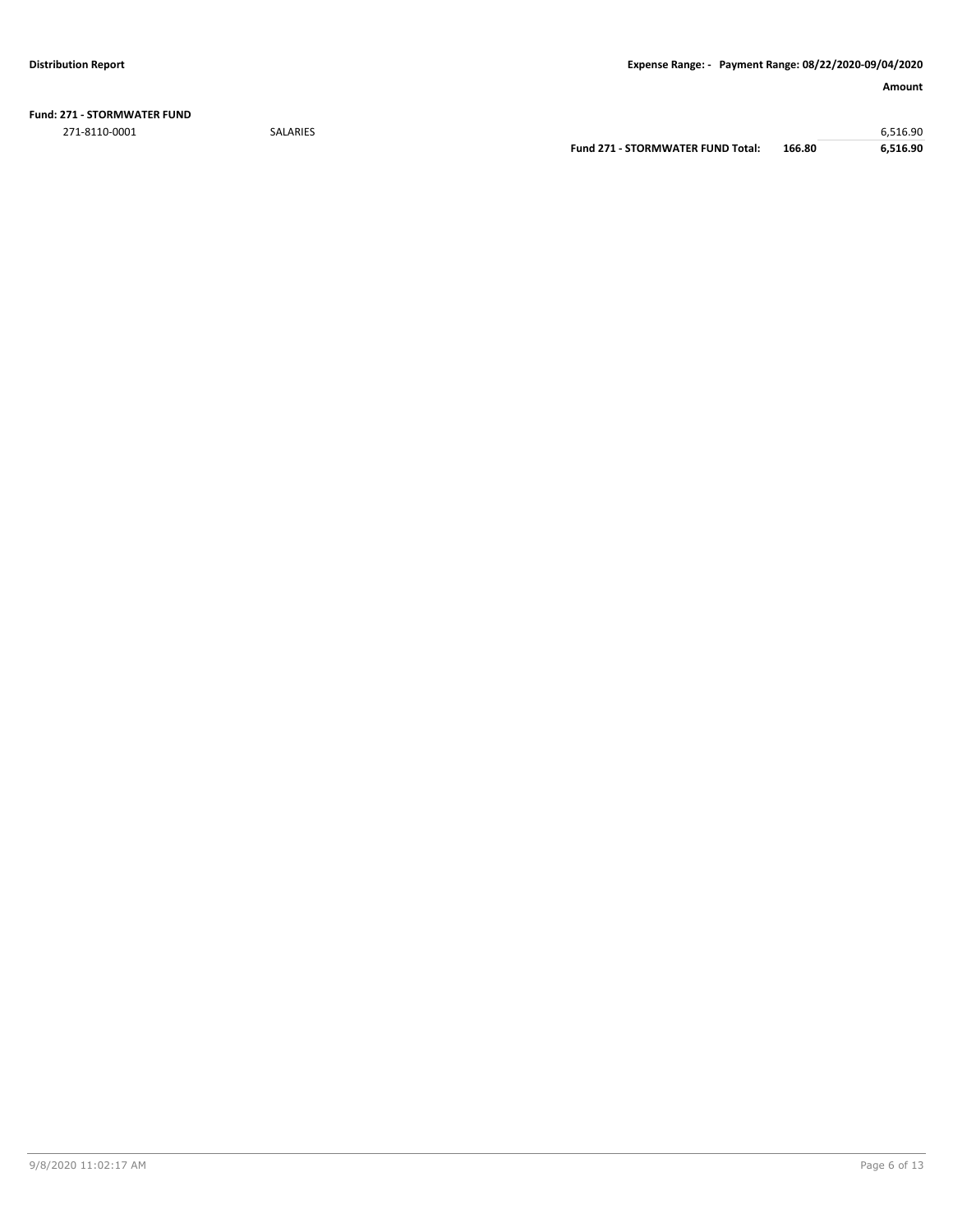**Fund: 335 - ESCA (FORA)**

#### **Amount**

335-2010-0001 SALARIES 10,415.92 46.15<br>46.15 46.15 GUIDEAL INSURANCE Fund 335 - ESCA (FORA) Total: 46.00 46.15<br>46.15 Fund 335 - ESCA (FORA) Total: 460.00 40.462.07 **Fund 335 - ESCA (FORA) Total: 160.00 10,462.07**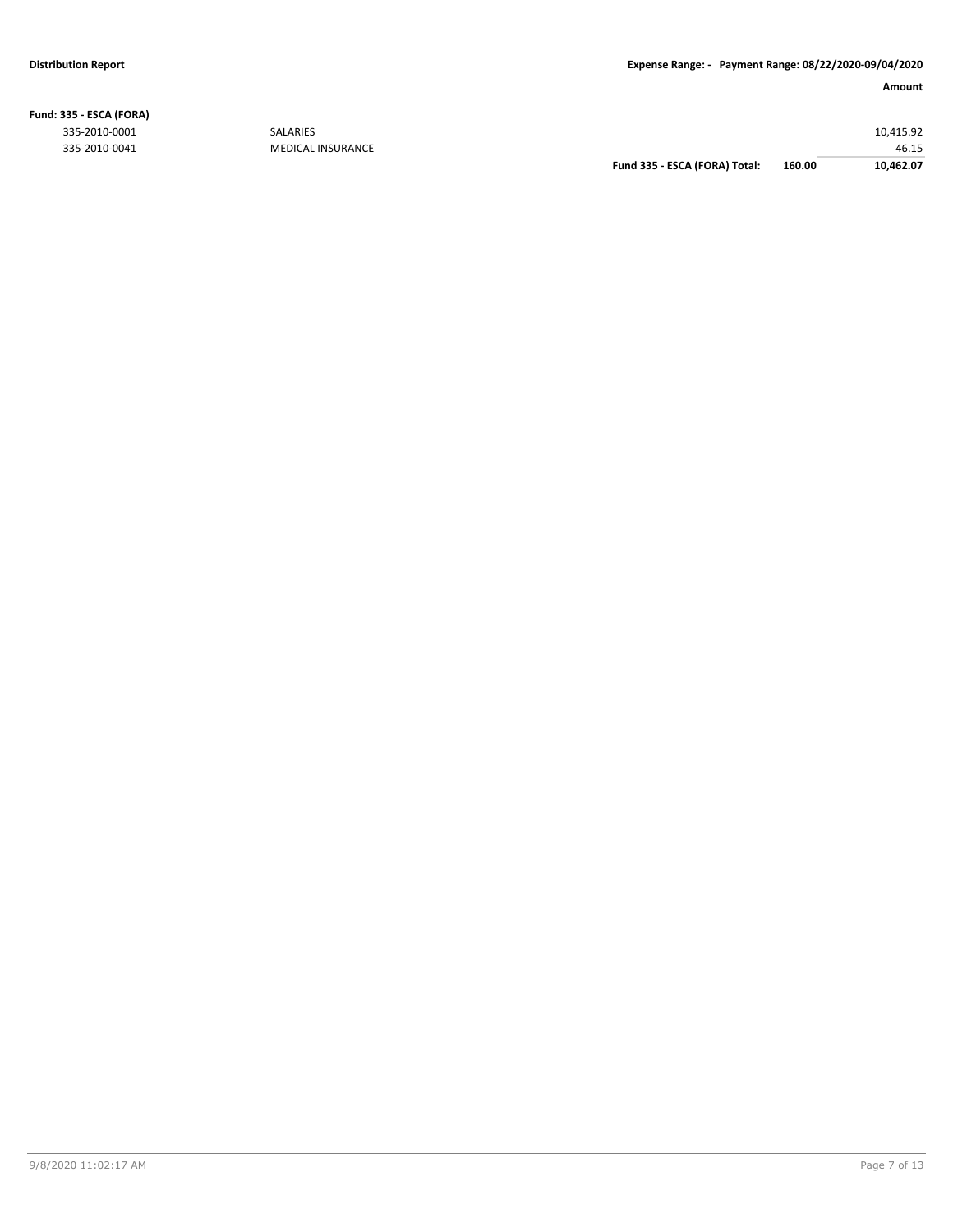#### **Fund: 401 - WATER FUND**

|               |                 | Fund 401 - WATER FUND Total: | 164.40 | 6,098.96 |
|---------------|-----------------|------------------------------|--------|----------|
| 401-8620-0001 | <b>SALARIES</b> |                              |        | 5,881.96 |
| 401-8610-0001 | <b>SALARIES</b> |                              |        | 217.00   |
|               |                 |                              |        |          |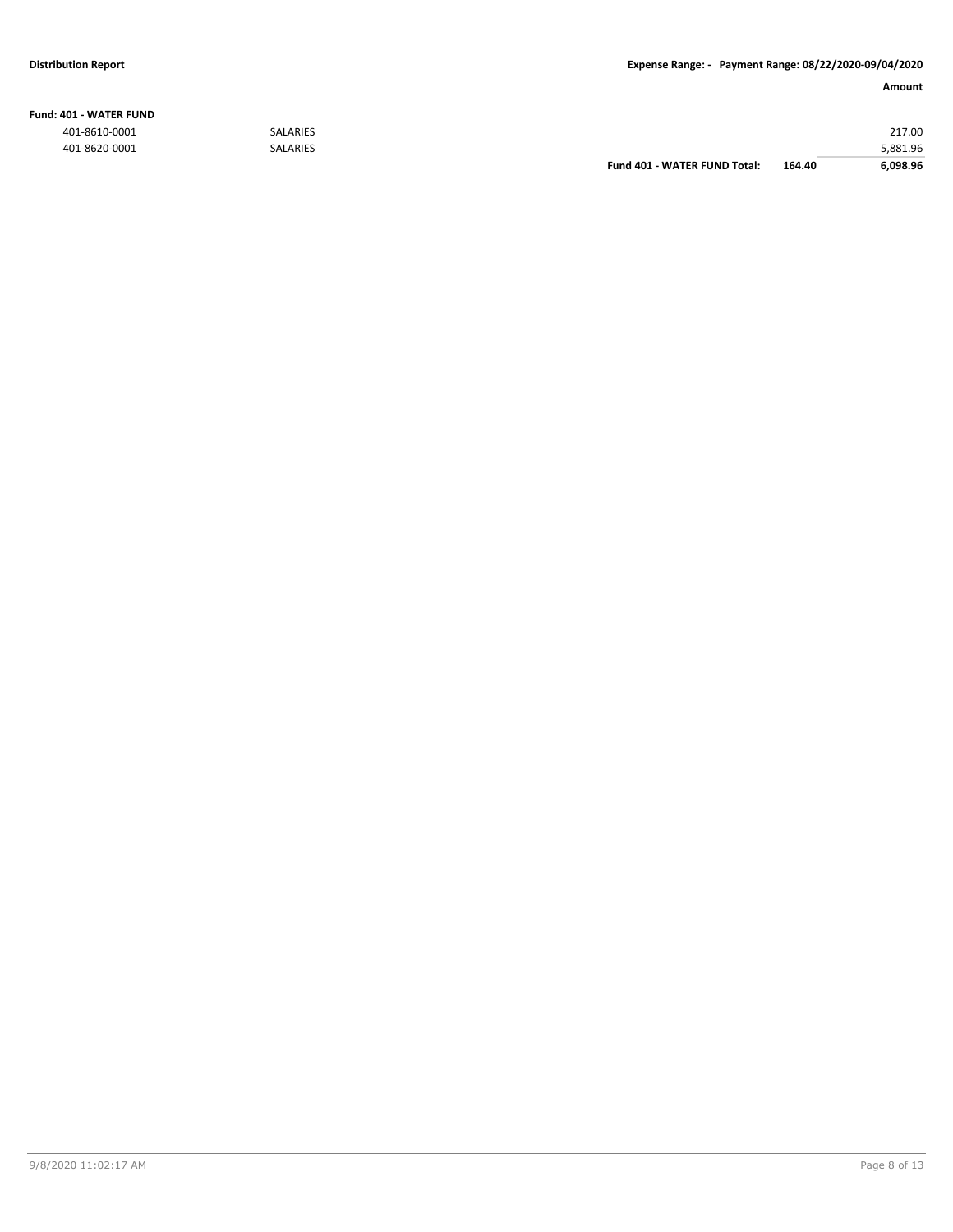| Fund: 501 - EQUIPMT MAINT FUND |  |
|--------------------------------|--|
|--------------------------------|--|

|               |                 | <b>Fund 501 - EQUIPMT MAINT FUND Total:</b> | 152.00 | 5.366.60 |
|---------------|-----------------|---------------------------------------------|--------|----------|
| 501-8520-0001 | <b>SALARIES</b> |                                             |        | 1.932.59 |
| 501-8510-0001 | <b>SALARIES</b> |                                             |        | 434.01   |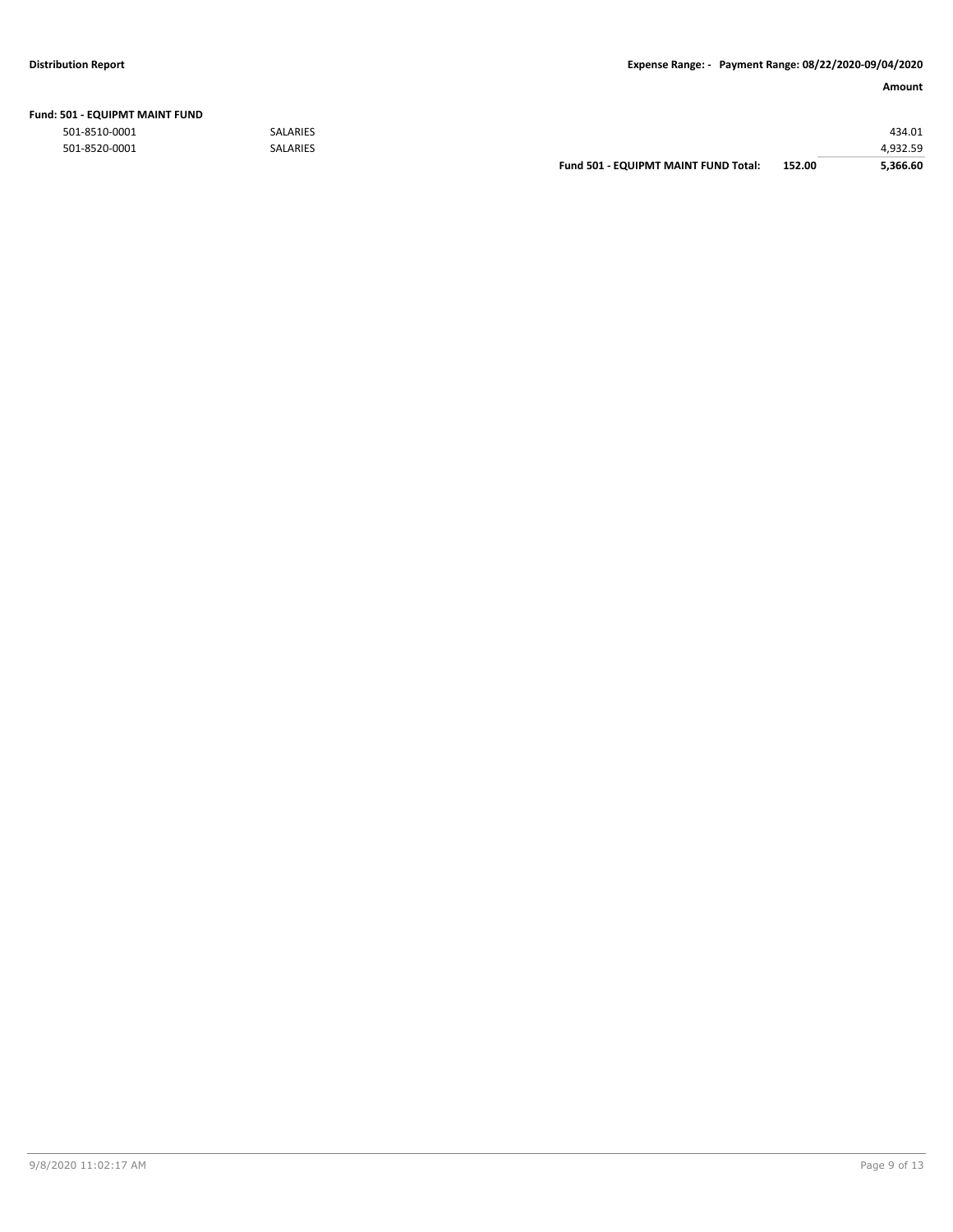**Fund: 503 - MIS FUND** 503-4010-0001 SALARIES 5,822.07

**Fund 503 - MIS FUND Total: 116.00 5,822.07**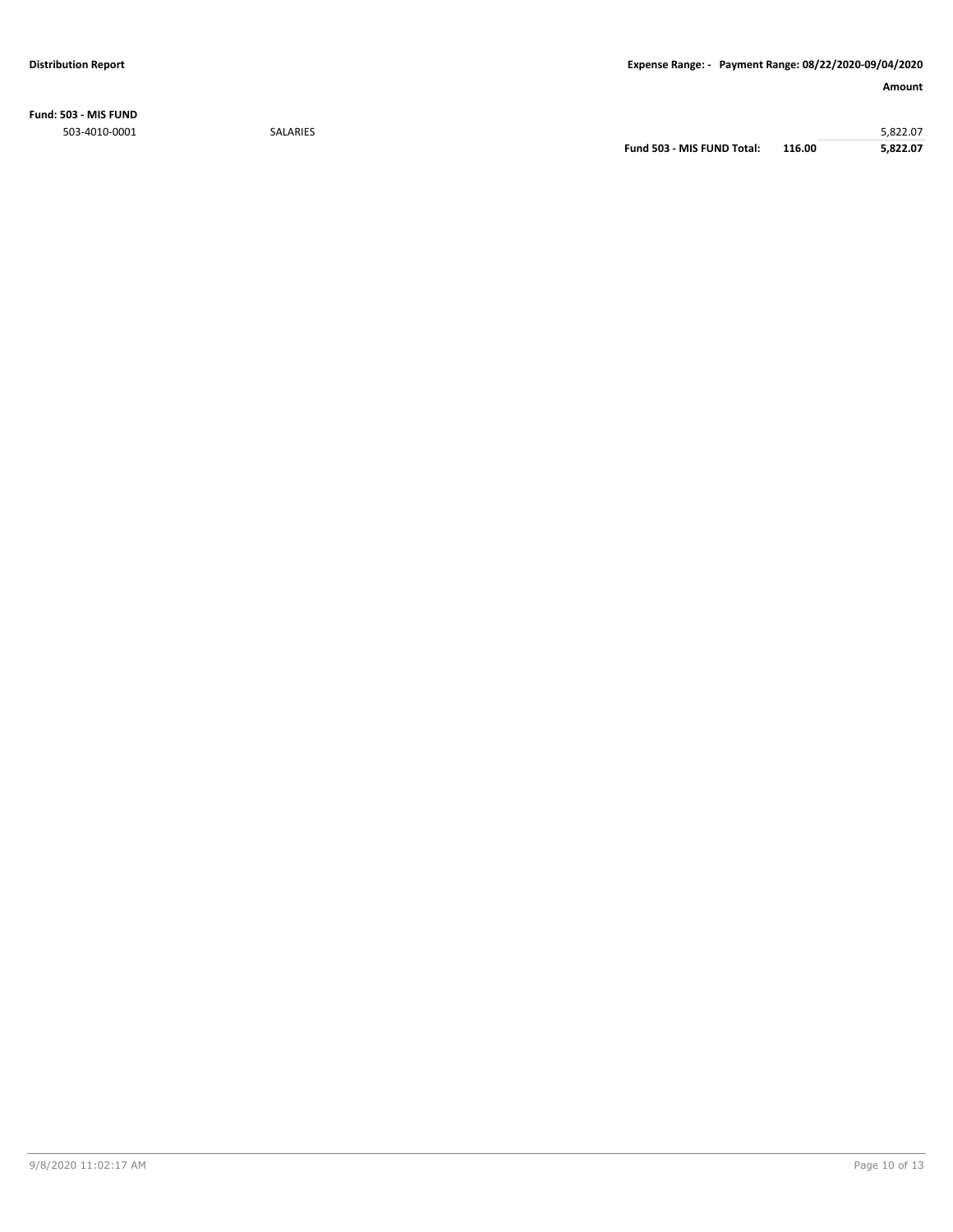|                               |                 | Fund 951 - SAN, DISTRICT GEN, FUND Total: | 304.80 | 10.787.41 |
|-------------------------------|-----------------|-------------------------------------------|--------|-----------|
| 951-8820-0002                 | OVERTIME        |                                           |        | 231.81    |
| 951-8820-0001                 | <b>SALARIES</b> |                                           |        | 10,121.58 |
| 951-8810-0001                 | <b>SALARIES</b> |                                           |        | 434.02    |
| 151 - SAN. DISTRICT GEN. FUND |                 |                                           |        |           |

### **Fund: 951 - SAN. DISTRICT GEN. FUND**

| 951-8810-0001 |  |
|---------------|--|
| 951-8820-0001 |  |
| 951-8820-0002 |  |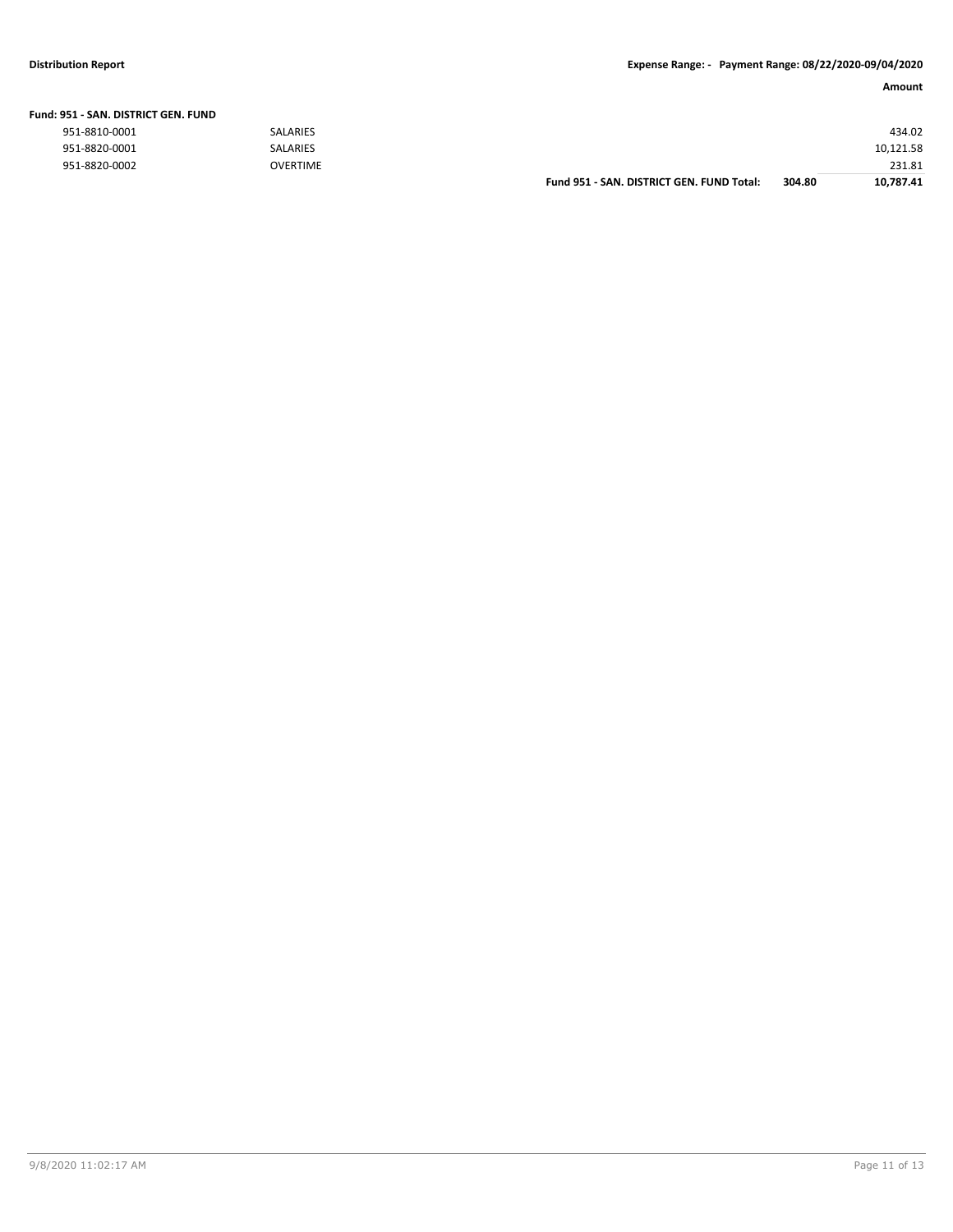|  | Fund: 953 - SAN. DISTRICT CAP. IMPROV |  |
|--|---------------------------------------|--|
|  |                                       |  |

953-8820-9204 LIFT STATION UPGRADES 26.70 953-8820-9214 DEL MONTE SWR MAIN REPLACEMENT 26.70

**Fund 953 - SAN. DISTRICT CAP. IMPROV Total: 1.00 53.40**